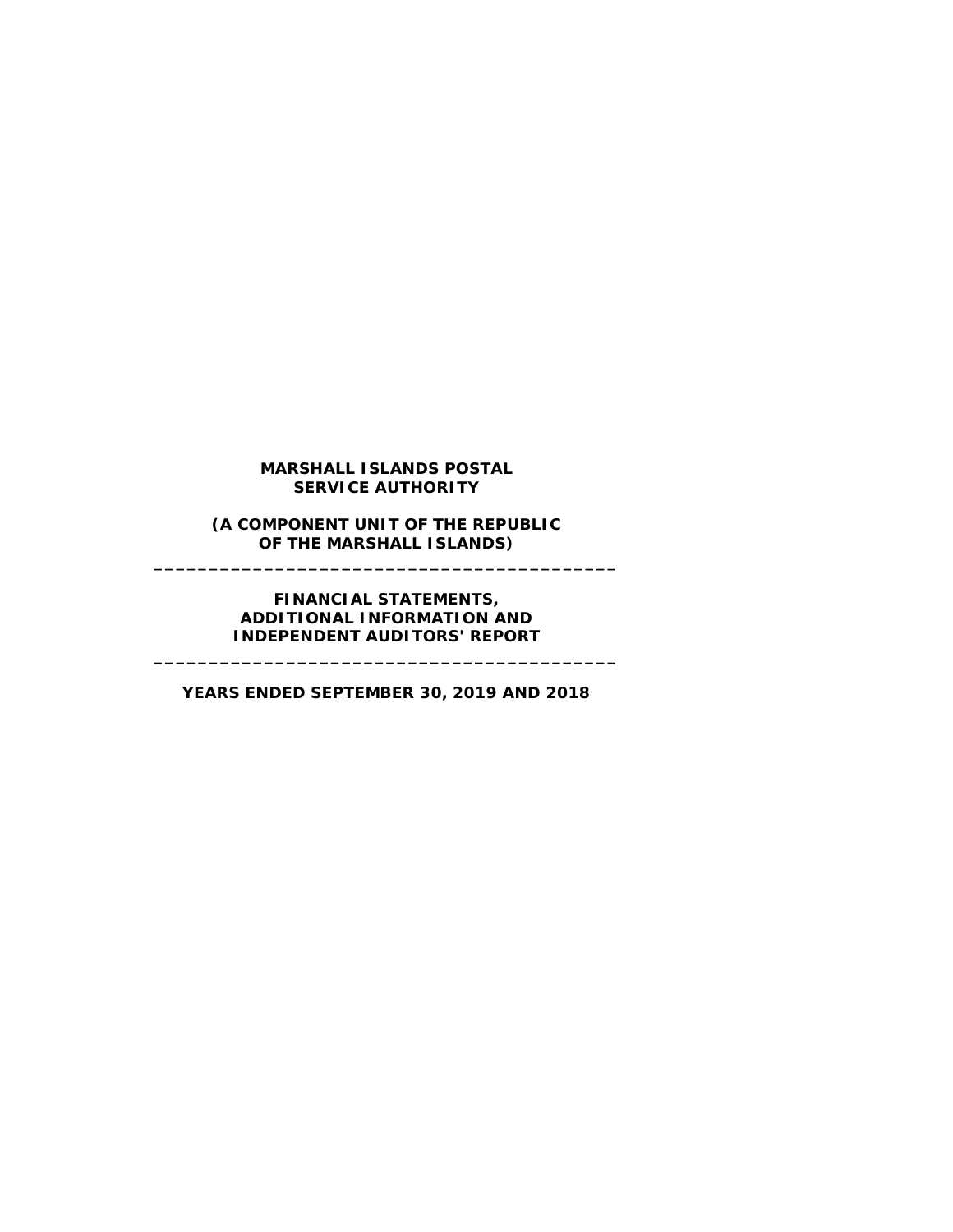# **MARSHALL ISLANDS POSTAL SERVICE AUTHORITY (A COMPONENT UNIT OF THE REPUBLIC OF THE MARSHALL ISLANDS)**

Years Ended September 30, 2019 and 2018 Table of Contents

|              |                                                                                                                                                                                            | Page No. |
|--------------|--------------------------------------------------------------------------------------------------------------------------------------------------------------------------------------------|----------|
| $\mathbf{L}$ | Independent Auditors' Report                                                                                                                                                               | 1        |
| Н.           | Management's Discussion and Analysis                                                                                                                                                       | 3        |
| HL.          | <b>Financial Statements:</b>                                                                                                                                                               |          |
|              | <b>Statements of Net Position</b>                                                                                                                                                          | 8        |
|              | Statements of Revenues, Expenses and Changes in Net Position                                                                                                                               | 9        |
|              | <b>Statements of Cash Flows</b>                                                                                                                                                            | 10       |
|              | Notes to Financial Statements                                                                                                                                                              | 11       |
| IV.          | Other Supplementary Information:                                                                                                                                                           |          |
|              | Combining Schedule of Operating Income (Loss) by Station                                                                                                                                   | 19       |
| V.           | Independent Auditors' Report on Compliance with Laws and Regulations:                                                                                                                      |          |
|              | Independent Auditors' Report on Internal Control Over Financial<br>Reporting and on Compliance and Other Matters Based on an<br>Audit of Financial Statements Performed in Accordance With |          |
|              | <b>Government Auditing Standards</b>                                                                                                                                                       | 20       |
|              | Unresolved Prior Year Findings                                                                                                                                                             | 22       |
|              |                                                                                                                                                                                            |          |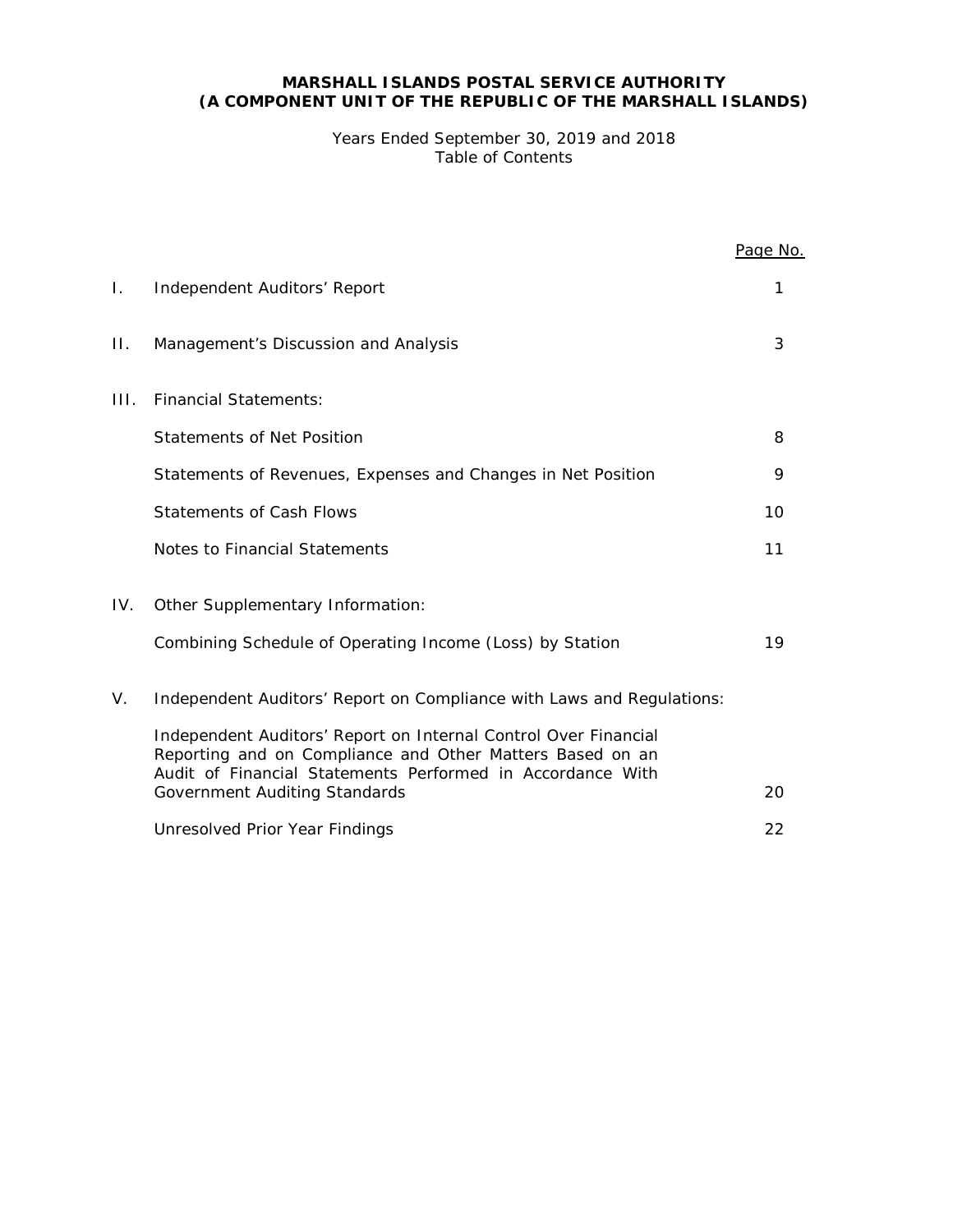

Deloitte & Touche LLP 361 South Marine Corps Drive Tamuning, GU 96913-3973 USA

Tel: +1 (671) 646-3884 Fax: +1 (671) 649-4265

www.deloitte.com

# **INDEPENDENT AUDITORS' REPORT**

Board of Directors Marshall Islands Postal Service Authority:

# **Report on the Financial Statements**

We have audited the accompanying financial statements of the Marshall Islands Postal Service Authority (the Authority), a component unit of the Republic of the Marshall Islands, which comprise the statements of net position as of September 30, 2019 and 2018, and the related statements of revenues, expenses and changes in net position and of cash flows for the years then ended, and the related notes to the financial statements.

#### *Management's Responsibility for the Financial Statements*

Management is responsible for the preparation and fair presentation of these financial statements in accordance with accounting principles generally accepted in the United States of America; this includes the design, implementation, and maintenance of internal control relevant to the preparation and fair presentation of financial statements that are free from material misstatement, whether due to fraud or error.

#### *Auditors' Responsibility*

Our responsibility is to express an opinion on these financial statements based on our audits. We conducted our audits in accordance with auditing standards generally accepted in the United States of America and the standards applicable to financial audits contained in *Government Auditing Standards,* issued by the Comptroller General of the United States. Those standards require that we plan and perform the audit to obtain reasonable assurance about whether the financial statements are free from material misstatement.

An audit involves performing procedures to obtain audit evidence about the amounts and disclosures in the financial statements. The procedures selected depend on the auditor's judgment, including the assessment of the risks of material misstatement of the financial statements, whether due to fraud or error. In making those risk assessments, the auditor considers internal control relevant to the entity's preparation and fair presentation of the financial statements in order to design audit procedures that are appropriate in the circumstances, but not for the purpose of expressing an opinion on the effectiveness of the entity's internal control. Accordingly, we express no such opinion. An audit also includes evaluating the appropriateness of accounting policies used and the reasonableness of significant accounting estimates made by management, as well as evaluating the overall presentation of the financial statements.

We believe that the audit evidence we have obtained is sufficient and appropriate to provide a basis for our audit opinion.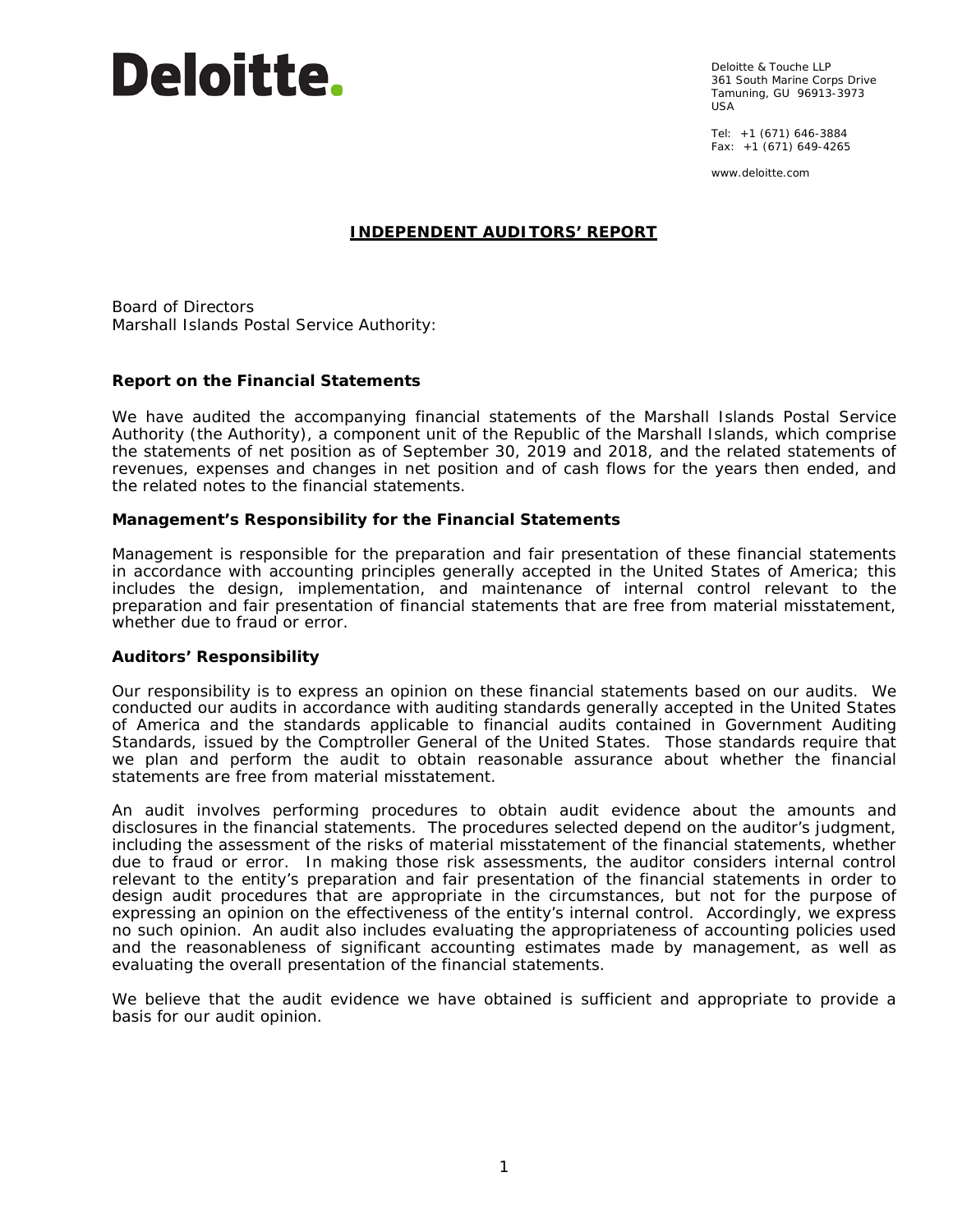# Deloitte.

# *Opinion*

In our opinion, the financial statements referred to above present fairly, in all material respects, the financial position of the Authority as of September 30, 2019 and 2018, and the changes in its financial position and its cash flows for the years then ended in accordance with accounting principles generally accepted in the United States of America.

# *Other Matters*

### *Required Supplementary Information*

Accounting principles generally accepted in the United States of America require that the management's discussion and analysis on pages 3 to 7 be presented to supplement the financial statements. Such information, although not a part of the financial statements, is required by the Governmental Accounting Standards Board who considers it to be an essential part of financial reporting for placing the financial statements in an appropriate operational, economic, or historical context. We have applied certain limited procedures to the required supplementary information in accordance with auditing standards generally accepted in the United States of America, which consisted of inquiries of management about the methods of preparing the information and comparing the information for consistency with management's responses to our inquiries, the financial statements, and other knowledge we obtained during our audit of the financial statements. We do not express an opinion or provide any assurance on the information because the limited procedures do not provide us with sufficient evidence to express an opinion or provide any assurance.

#### *Other Information*

Our audits were conducted for the purpose of forming an opinion on the financial statements as a whole. The Other Supplementary Information listed in the accompanying table of contents is presented for purposes of additional analysis and is not a required part of the financial statements. Such information is the responsibility of management and was derived from and relates directly to the underlying accounting and other records used to prepare the financial statements. The information has been subjected to the auditing procedures applied in the audit of the financial statements and certain additional procedures, including comparing and reconciling such information directly to the underlying accounting and other records used to prepare the financial statements or to the financial statements themselves, and other additional procedures in accordance with auditing standards generally accepted in the United States of America. In our opinion, the other supplementary information is fairly stated, in all material respects, in relation to the financial statements as a whole.

# **Other Reporting Required by** *Government Auditing Standards*

In accordance with *Government Auditing Standards*, we have also issued our report dated April 23, 2020, on our consideration of the Authority's internal control over financial reporting and on our tests of its compliance with certain provisions of laws, regulations, contracts, and grant agreements and other matters. The purpose of that report is solely to describe the scope of our testing of internal control over financial reporting and compliance and the results of that testing, and not to provide an opinion on the effectiveness of the Authority's internal control over financial reporting or on compliance. That report is an integral part of an audit performed in accordance with *Government Auditing Standards* in considering the Authority's internal control over financial reporting and compliance.

Harlell

April 23, 2020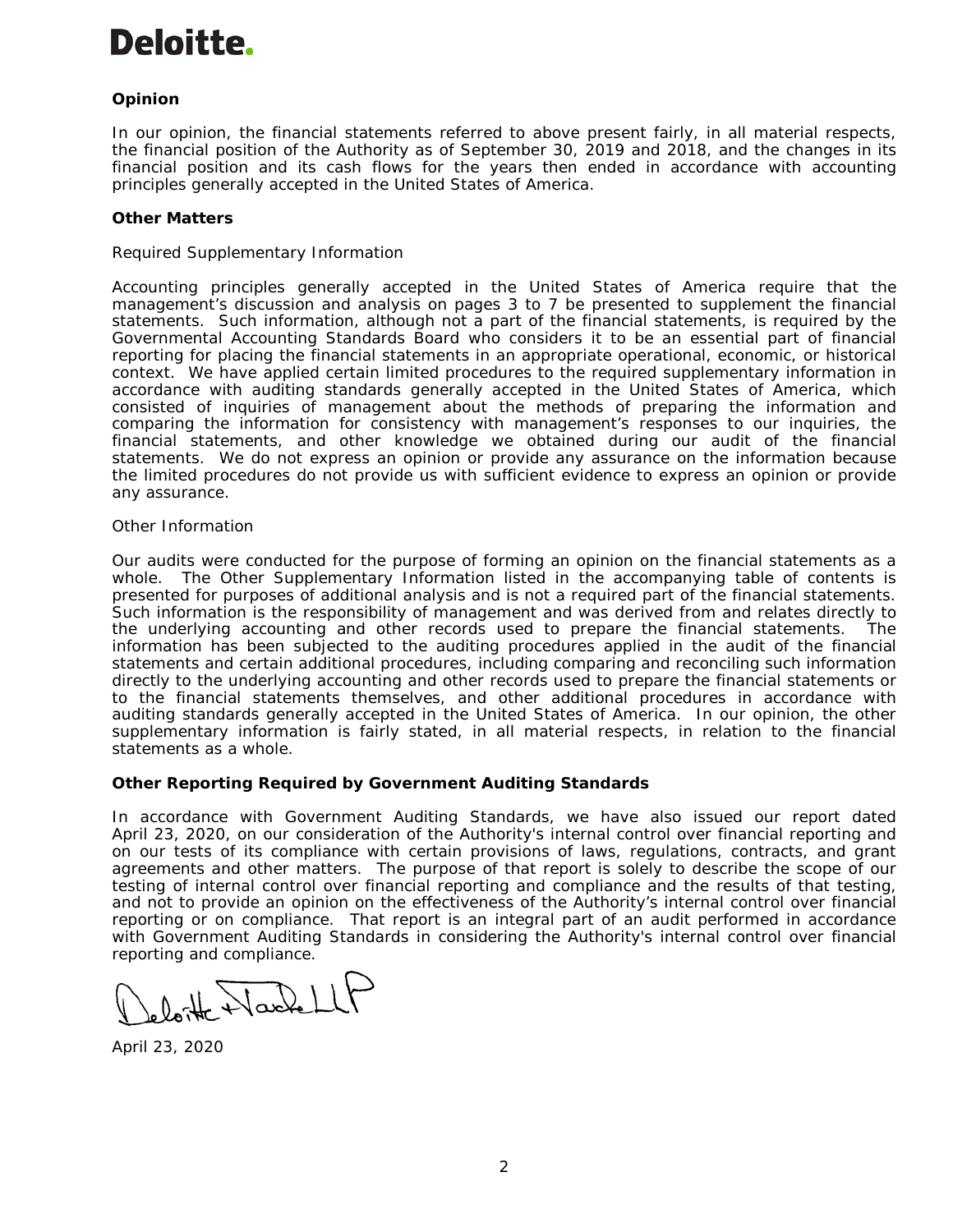Management's Discussion and Analysis Years Ended September 30, 2019 and 2018

As management of the Marshall Islands Postal Service Authority (the Authority), we offer readers of the Authority's financial statements this narrative overview and analysis of the financial activities of the Authority for the fiscal year ending September 30, 2019. We encourage the readers to consider the information presented here in conjunction with additional information that we have furnished in the Authority's financial statements, which follow this narrative.

The Authority was created by the Postal Service Act of 1983 for the purpose of establishing an effective and efficient postal service for the Republic. The operation of the Authority was accounted for as a separate fund within the Government of the Republic of the Marshall Islands (RepMar) Ministry of Finance. Effective October 1, 2008, the Authority established a separate bank account outside of RepMar's Treasury for the purpose of receiving and disbursing funds in accordance with the Postal Service Fund (Amendment) Act of 2007. Accordingly, the accompanying Management's Discussion and Analysis only pertains to the operations of the Authority once the operation were separated from RepMar's Ministry of Finance.

# **FINANCIAL HIGHLIGHTS**

The assets of the Authority exceeded its liabilities at the close of business for the year by \$811,068 (net position) increasing by \$49,203 from \$761,865 prior year.

As of the close of business on September 30, 2019, the Authority earned \$554,808 in revenues. Most of these were derived from revenues generated from stamp sales and postal box rentals, which account for 75% and 17% (or 92%) of the total revenue earned during the year. On the other hand, the Authority incurred various expenses, which are directly and indirectly related to the provision of domestic and international mail services, and which totaled \$709,051. These expenses were funded, in part, by the operating revenues generated by the Authority with the remainder funded by an operating subsidy received from RepMar.

#### **OVERVIEW OF FINANCIAL STATEMENTS**

This discussion and analysis is intended to serve as an introduction to the Authority's basic financial statements. The Authority's financial statements are comprised of four (4) components: 1) Statements of Net Position, 2) Statements of Revenues, Expenses and Changes in Net Position, 3) Statements of Cash Flows, and 4) Notes to the Financial Statements.

The Authority, like other government agencies, uses fund accounting to ensure and demonstrate compliance with finance-related requirements. The Authority is comprised of a single proprietary fund. A proprietary fund operates by charging its customer a fee for the service provided (operating revenue), like a typical business enterprise. A proprietary fund may also receive revenue from government agencies as grants or support (non-operating revenue). These financial statements are designed to provide readers with a broad overview of the Authority's finances, in a matter similar to a private-sector business.

The Statements of Net Position present information on all of the Authority's assets and liabilities, with the difference between the two reported as net position. Over time, increases or decreases in net position may serve as a useful indicator of whether the financial position of the Authority is improving or deteriorating. The Statement of Net Position can be found on page 8.

The Statements of Revenues, Expenses, and Changes in Net Position present information showing how the Authority's net position changed during the fiscal year. All changes in net position are reported as soon as the underlying event giving rise to the change occurs, regardless of the timing of the related cash flows. Thus, revenues and expenses are reported in this statement for some items that will only result in cash flows in future fiscal periods (e.g. accounts receivable and accounts payable). The Statements of Revenues, Expenses, and Changes in Net Position can be found on page 9.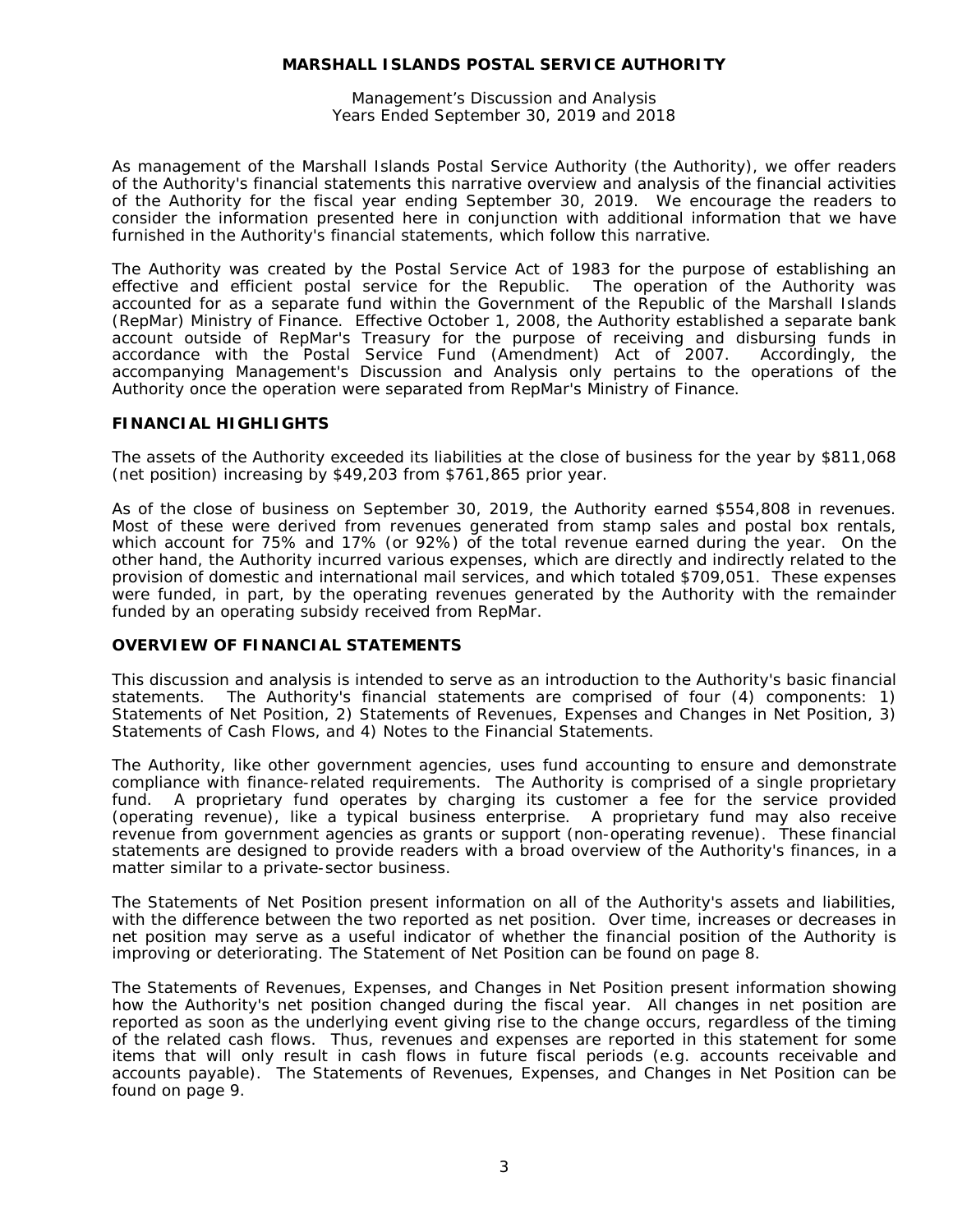Management's Discussion and Analysis Years Ended September 30, 2019 and 2018

The Statements of Cash Flows present information showing how the Authority's cash increased or decreased during the year. Cash is received and used in three ways: operating activities, capital and non-capital financing activities, and investing activities. The Statements of Cash Flows can be found on page 10.

The Notes to the Financial Statements provide additional information that is essential to a full understanding of the data provided in the basic financial statements. The notes to the financial statements can be found on pages 11 to 18.

The Authority has also presented as additional information to the basic financial statements, on page 19, a Combining Schedule of Operating Income (Loss) by Station for the year ended September 30, 2019.

# **Financial Analysis**

#### Net Position

Net position may serve over time as a useful indicator of a governmental entity's financial position. The summary Statements of Net Position below was prepared to give insight on the Authority's resources, liabilities, and net position. At the close of business on September 30, 2019, the Authority's assets exceeded its liabilities by \$811,068, which is comprised of unrestricted net position of \$718,355 and net investment in capital assets of \$92,713. Accordingly, this means that there are unrestricted assets available to be used to finance the day-to-day operations of the Authority.

#### Summary Statements of Net Position

|                                              | 2019          | 2018          | 2017          |
|----------------------------------------------|---------------|---------------|---------------|
| Assets:                                      |               |               |               |
| Current and other assets                     | \$817,495     | \$771,627     | \$823,261     |
| Capital and other assets                     | 92,713        | 87,122        | 76,014        |
| Total assets                                 | 910,208<br>\$ | 858,749<br>S. | 899,275<br>\$ |
| Liabilities:                                 |               |               |               |
| Current liabilities and other<br>liabilities | \$99,140      | 96,884<br>\$  | 233,142<br>S. |
| Net Position:                                |               |               |               |
| Net investment in capital assets             | 92,713        | 87,122        | 76,014        |
| Unrestricted                                 | 718,355       | 674,743       | 590,119       |
| Total net position                           | 811,068       | 761,865       | 666,133       |
| <b>Changes in Net Position</b>               | 910,208<br>\$ | 858,749<br>\$ | 899,275<br>\$ |

Current year activities resulted in a positive net position of the Authority of \$49,203. The summary Statements of Revenues, Expenses, and Changes in Net Position below was prepared to show the net position calculation for the year.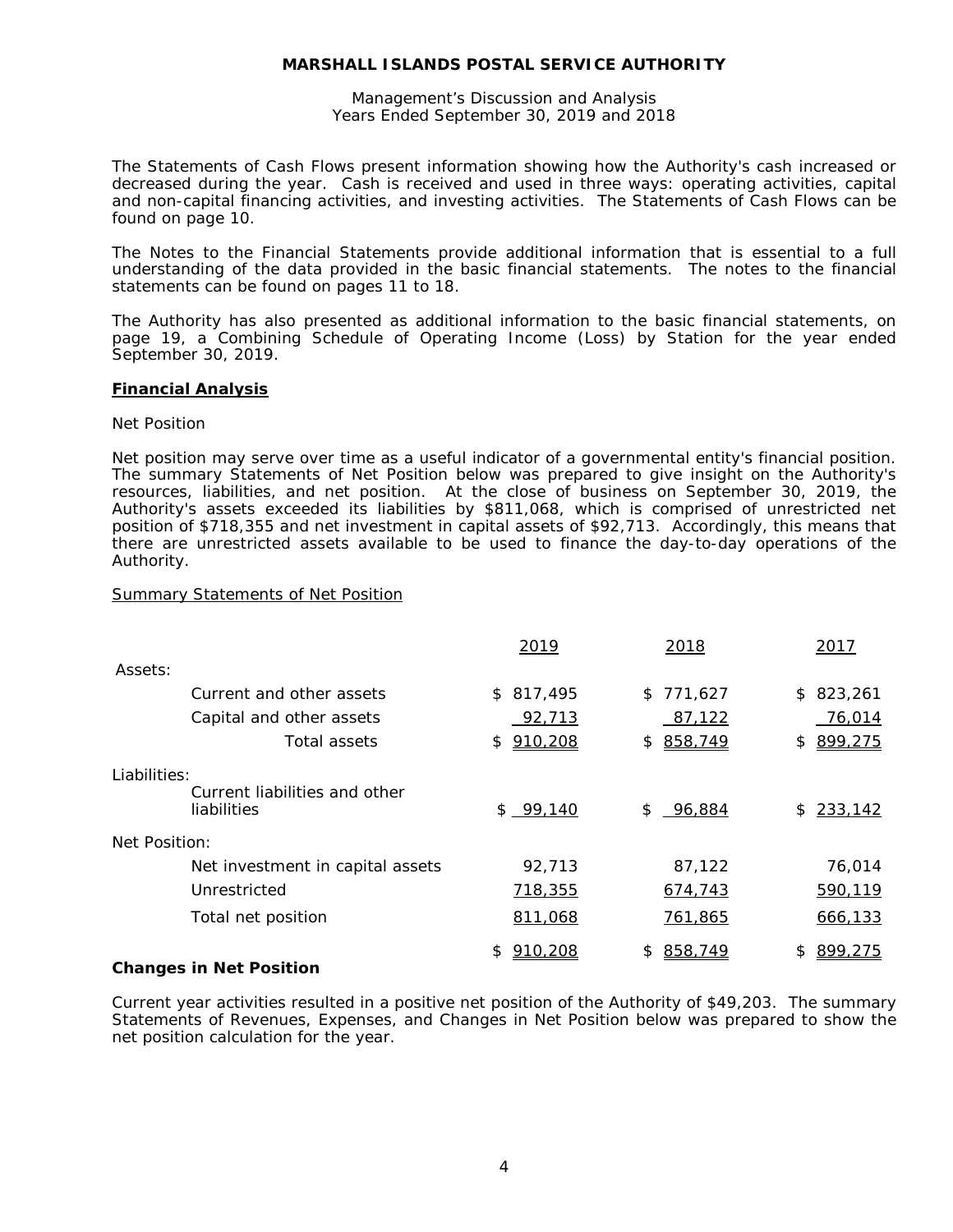Management's Discussion and Analysis Years Ended September 30, 2019 and 2018

Summary Statements of Revenues, Expenses, and Changes in Net Position

|                                                     | <u>2019</u>              | 2018                     | 2017                      |
|-----------------------------------------------------|--------------------------|--------------------------|---------------------------|
| Operating revenues<br>Operating expenses            | 520,174<br>\$<br>709,051 | \$598.694<br>680,530     | 606,653<br>\$<br>636,090  |
| Operating loss                                      | (188, 877)               | (81, 836)                | (29, 437)                 |
| Non-operating revenue                               | 238,080                  | 177,568                  | <u>314,365</u>            |
| Changes in net position<br>Net position - beginning | 49,203<br><u>761,865</u> | 95,732<br><u>666,133</u> | 284,928<br><u>381,205</u> |
| Net position - ending                               | \$<br>811,068            | 761,865<br>S.            | 666,133                   |

The Authority's revenues reported at the end of the year amounted to \$554,808. Approximately 92% or \$508,597 of the Authority's revenue generated during the year comes from stamp sales and postal box rental fees, which accounts for 75% and 17%, respectively, of the total of \$554,808 earned during the year. The chart below was prepared to describe the composition of the Authority's revenue sources for 2019.



#### **Revenue Sources**

The major source of revenue of the Authority is the sale of stamps for domestic and international mail. As indicated below, stamp sales decreased by 6% FY2017 to FY2018 and decreased by 7% from FY2018 to FY2019. Compared to FY2018, the total operating revenue for FY2019 decreased by 8% due to the termination of the mail services provided between Majuro and Ebeye. However, the Authority received funding from the National Government, classified as "non-operating revenue", amounted to \$238,080 that increased the net position to \$811,068 from \$761,865 in the previous year.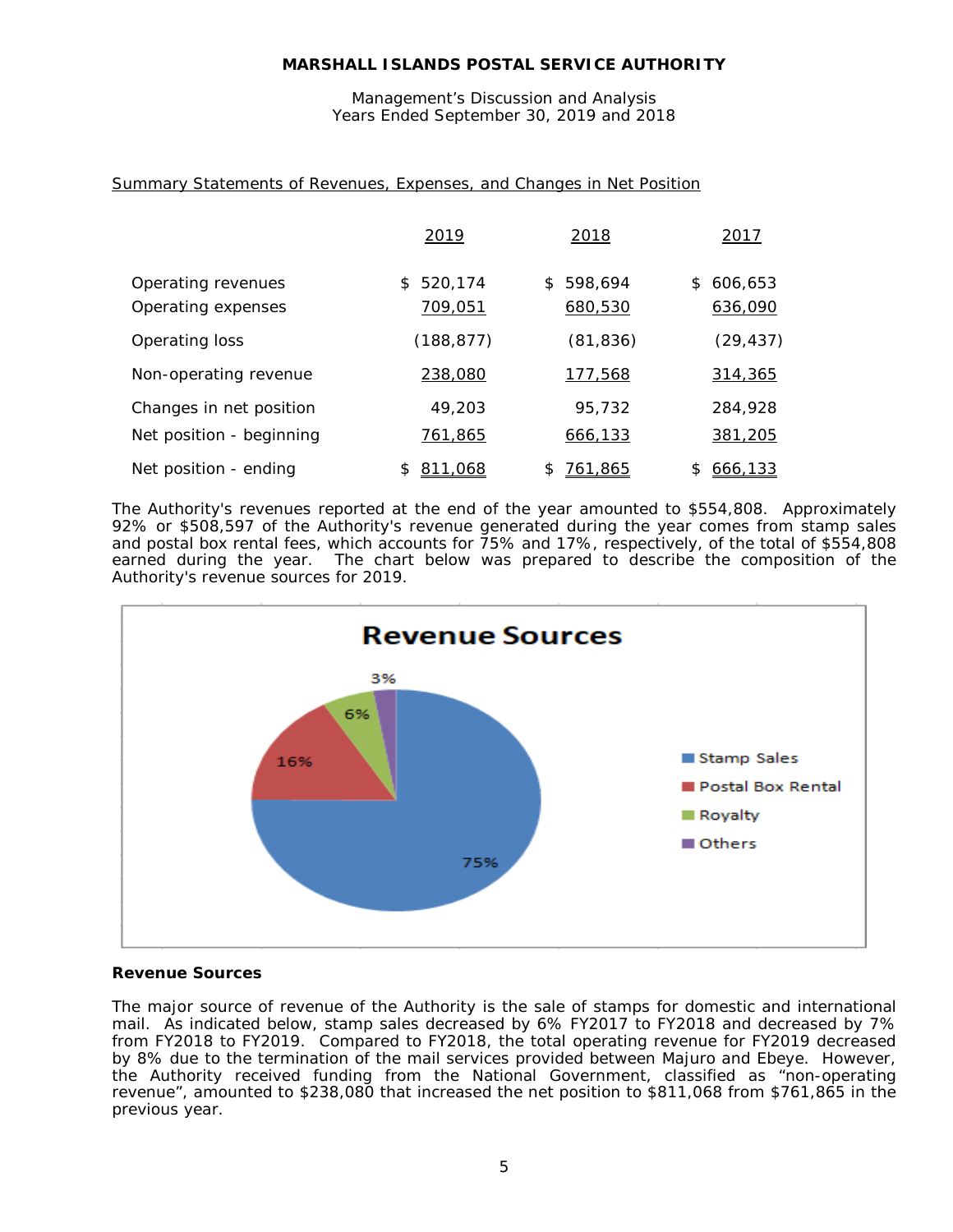Management's Discussion and Analysis Years Ended September 30, 2019 and 2018

|                                                             | 2019                                    | 2018                                     | 2017                                    |
|-------------------------------------------------------------|-----------------------------------------|------------------------------------------|-----------------------------------------|
| <b>Stamp Sales</b><br>Postal Box Rental<br>Royalty<br>Other | \$416,787<br>91,810<br>32,000<br>14,211 | \$447.662<br>101,490<br>41,006<br>15,140 | \$476,151<br>94.818<br>50,000<br>11,156 |
|                                                             | \$554,808                               | \$605,298                                | \$632,125                               |

# **Expense Distribution**

Total costs incurred as of the close of business on September 30, 2019 were \$709,051. Of this amount, the Authority incurred \$418,581 and \$59,900, respectively, for salaries for employees and building rental. These expense line items account for 67% of the total expense of \$709,051 incurred during the year.

The graph below was prepared to describe the expenses distribution of the Authority during the year.



# **Capital Assets and Debt**

During the year, the Authority purchased various equipment and other fixed assets at a cost of approximately \$43,721. For additional information concerning capital assets, please refer to Note 4 of the accompanying financial statements.

Marshall Islands Postal Service Authority did not incur any long-term debt nor have any outstanding debt at the end of the year.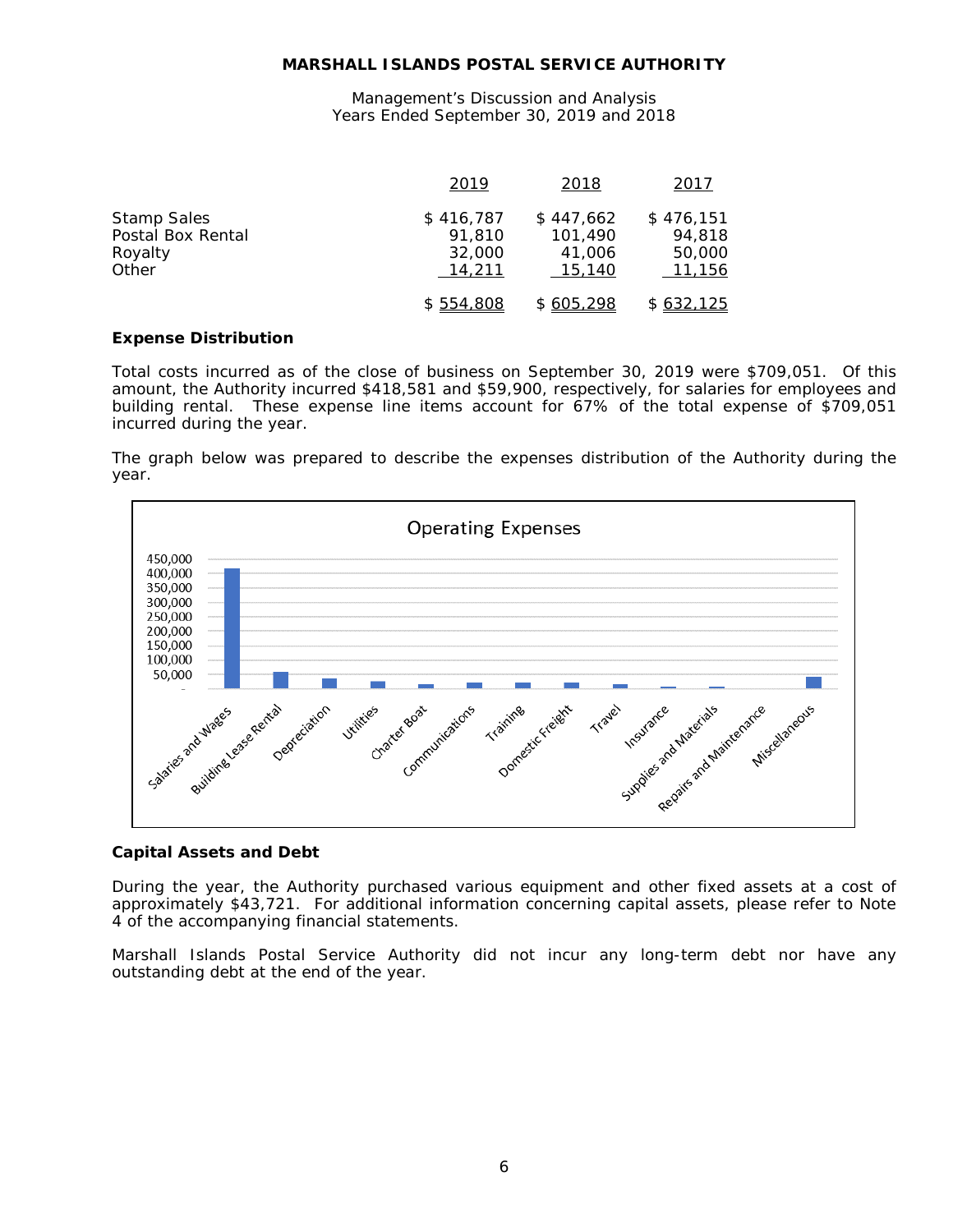Management's Discussion and Analysis Years Ended September 30, 2019 and 2018

# **ECONOMIC OUTLOOK**

The Authority plays an important role to provide the excellent services to the people who are either sending or receiving their mail.

With commitment and strive for excellence, the Authority continues to improve its customer service with added new post office substations at the rural areas such as Wotje, and Jaluit amongst other initiatives.

**MIPSA Operating Income** 700,000 600,000 500,000 400.000 300,000 200,000 100,000 2008 2009 2010 2011 2012 2013 2014 2015 2016 2017 2018 2019 Trivial Year 301,088 325,964 406,428 458,304 471,590 493,341 527,313 564,743 571,416 606,653 598,694 554,808

Compared to previous years, revenue collections have increased significantly.

With the philosophy for commitment and strive for excellence, public trust, and high standard of accountability by the board of directors and the management, the Authority continues to contribute and assist the economic development of the Marshall Islands.

Management's Discussion and Analysis for the year ended September 30, 2018 is set forth in the Authority's report on the audit of finical statements, which is dated December 6, 2018. That Management's Discussion and Analysis explain the major factors impacting 2018 financial statements and can be obtained from the Authority's Postmaster General via the contact information below or by visiting the website of the RMI Office of the Auditor General at [www.rmioag.com.](http://www.rmioag.com/)

# **REQUEST FOR INFORMATION**

The Financial report is designed to provide a general overview of the Authority's finances for all those with an interest in the Post Office's finances. Questions concerning any of the information provided in this report or request for additional financial information should be addressed to the Postmaster General, Post Office, Majuro, MH 96960.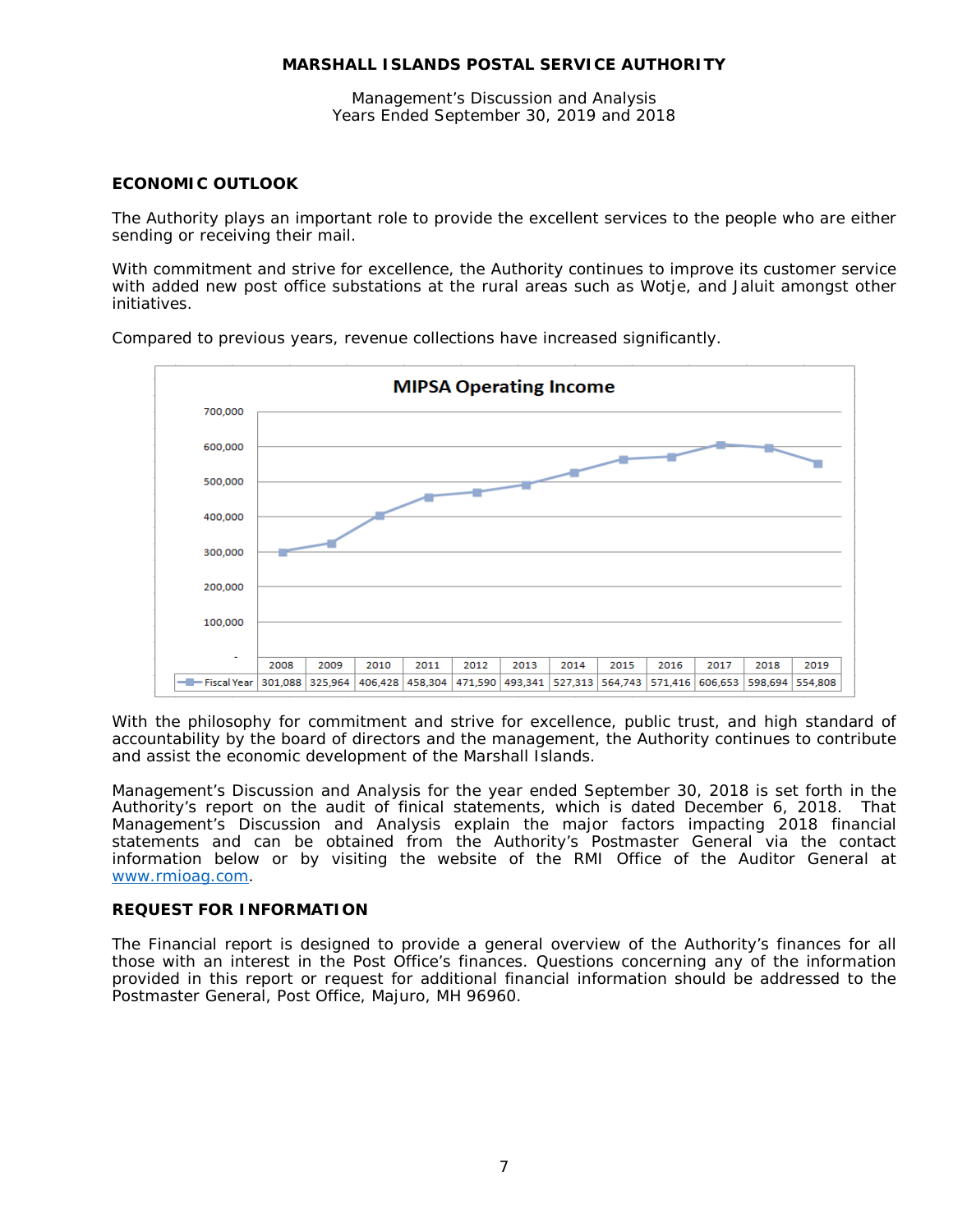# Statements of Net Position September 30, 2019 and 2018

| <u>ASSETS</u>                                        | 2019          | 2018          |
|------------------------------------------------------|---------------|---------------|
| Current assets:                                      |               |               |
| Cash                                                 | \$<br>758,135 | \$<br>734,892 |
| Receivables:                                         |               |               |
| Postal box rental                                    | 95,605        | 81,619        |
| Royalties                                            | 36,821        | 16,083        |
|                                                      | 132,426       | 97,702        |
| Less allowance for doubtful accounts                 | (95, 605)     | (81, 619)     |
|                                                      | 36,821        | 16,083        |
| Inventory                                            | 19,288        | 15,226        |
| Prepaid expenses                                     | 3,251         | 5,426         |
| Total current assets                                 | 817,495       | 771,627       |
| Capital assets, net                                  | 92,713        | 87,122        |
|                                                      | \$<br>910,208 | \$<br>858,749 |
| <u>LIABILITIES AND NET POSITION</u>                  |               |               |
| <b>Current liabilities:</b>                          |               |               |
| Accounts payable                                     | \$<br>6,360   | \$<br>10,039  |
| Payable to affiliates                                | 31,448        | 27,655        |
| Accrued payroll                                      | 16,914        | 17,321        |
| Accrued annual leave payable                         | 7,736         | 8,471         |
| Unearned income                                      | 24,061        | 19,578        |
| <b>Total current liabilities</b>                     | 86,519        | 83,064        |
| Accrued annual leave payable, net of current portion | 12,621        | 13,820        |
| <b>Total liabilities</b>                             | 99,140        | 96,884        |
| Commitments and contingency                          |               |               |
| Net position:                                        |               |               |
| Net investment in capital assets                     | 92,713        | 87,122        |
| Unrestricted                                         | 718,355       | 674,743       |
| Total net position                                   | 811,068       | 761,865       |
|                                                      | \$<br>910,208 | \$<br>858,749 |

See accompanying notes to financial statements.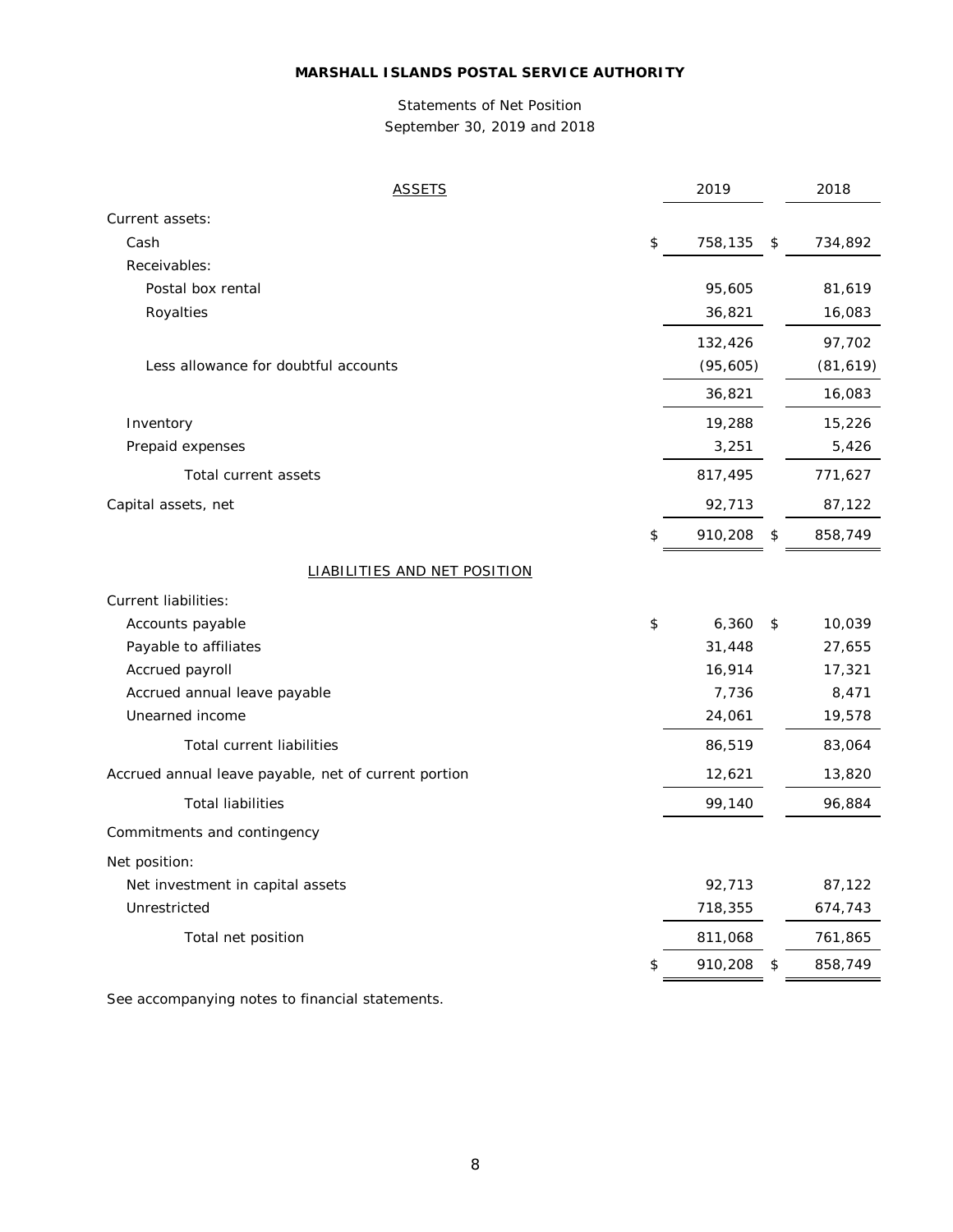# Statements of Revenues, Expenses, and Changes in Net Position

Years Ended September 30, 2019 and 2018

|                                           | 2019       | 2018          |
|-------------------------------------------|------------|---------------|
| Operating revenues:                       |            |               |
| \$<br>Stamp sales                         | 416,787    | \$<br>447,662 |
| Postal box rentals                        | 91,810     | 101,490       |
| Royalty                                   | 32,000     | 41,006        |
| Other                                     | 14,211     | 15,140        |
| Total operating revenues                  | 554,808    | 605,298       |
| Less provision for uncollectible accounts | (34, 634)  | (6,604)       |
|                                           | 520,174    | 598,694       |
| Operating expenses:                       |            |               |
| Salaries, wages and employee benefits     | 418,581    | 394,684       |
| Building lease rental                     | 59,900     | 52,484        |
| Depreciation                              | 38,130     | 40,640        |
| <b>Utilities</b>                          | 28,109     | 28,288        |
| Domestic freight                          | 22,625     | 18,977        |
| Communications                            | 22,387     | 21,416        |
| Training                                  | 21,241     | 20,810        |
| Travel                                    | 17,283     | 13,763        |
| Charter boat                              | 16,666     | 21,458        |
| Contractual services                      | 12,875     | 7,619         |
| Supplies and materials                    | 9,562      | 12,050        |
| Insurance                                 | 8,698      | 12,468        |
| Petroleum, oil and lubricants             | 5,482      | 6,009         |
| Board sitting fees                        | 5,419      | 5,250         |
| Repairs and maintenance                   | 3,451      | 1,492         |
| Miscellaneous                             | 18,642     | 23,122        |
| Total operating expenses                  | 709,051    | 680,530       |
| Operating loss                            | (188, 877) | (81, 836)     |
| Nonoperating income:                      |            |               |
| Contributions from RepMar                 | 238,080    | 177,568       |
| Change in net position                    | 49,203     | 95,732        |
| Net position at beginning of year         | 761,865    | 666,133       |
| Net position at end of year<br>\$         | 811,068    | \$<br>761,865 |

See accompanying notes to financial statements.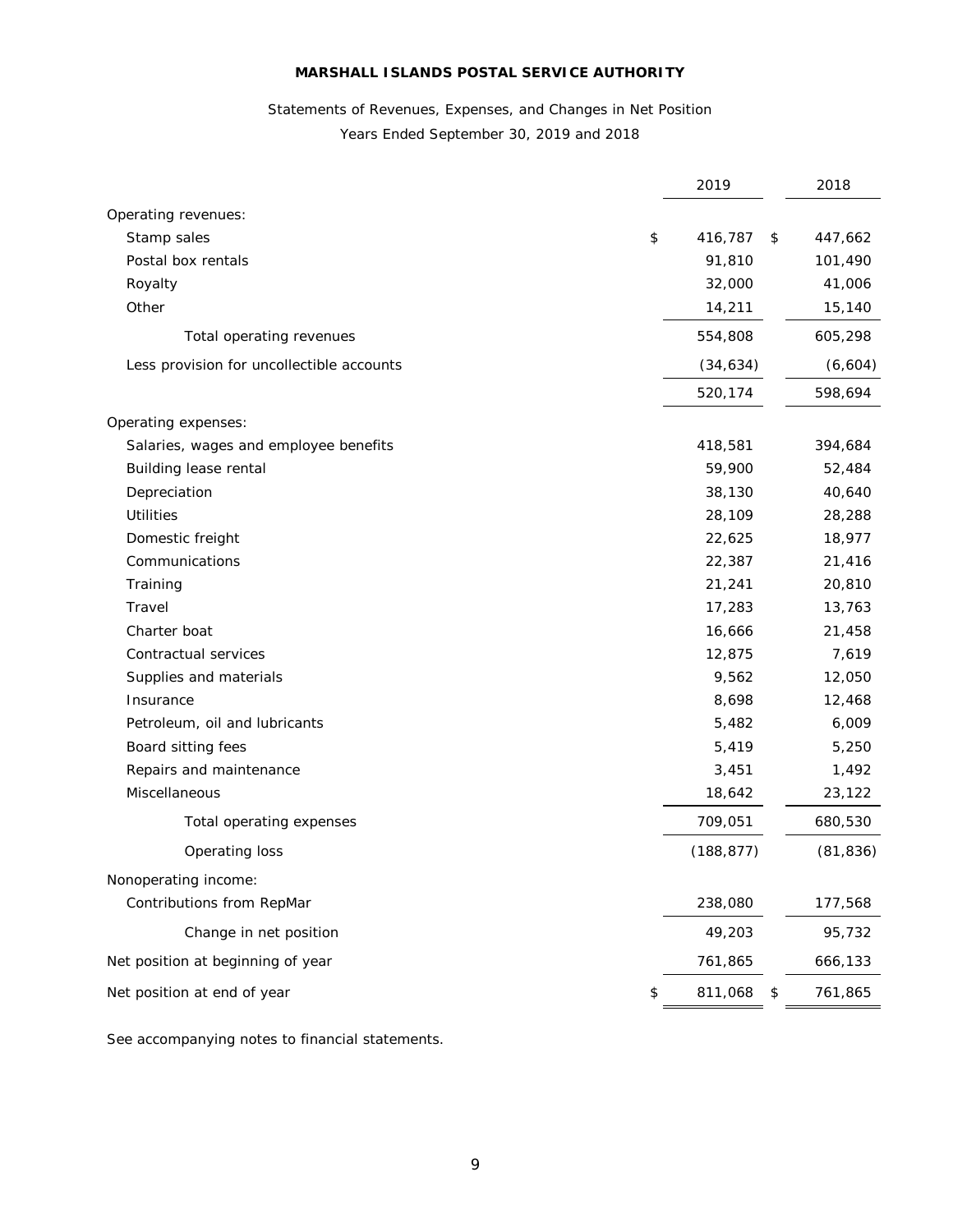# Statements of Cash Flows Years Ended September 30, 2019 and 2018

|                                                                             |    | 2019            | 2018             |
|-----------------------------------------------------------------------------|----|-----------------|------------------|
| Cash flows from operating activities:                                       |    |                 |                  |
| Cash received from customers                                                | \$ | 503,919         | \$<br>634,102    |
| Cash payments to suppliers for goods and services                           |    | (257, 906)      | (369, 848)       |
| Cash payments to employees for services                                     |    | (417, 129)      | (395, 405)       |
| Net cash used for operating activities                                      |    | (171, 116)      | (131, 151)       |
| Cash flows from noncapital financing activities:                            |    |                 |                  |
| Contributions from RepMar                                                   |    | 238,080         | 177,568          |
| Cash flows from capital and related financing activities:                   |    |                 |                  |
| Acquisition of capital assets                                               |    | (43, 721)       | (51, 748)        |
| Net change in cash                                                          |    | 23,243          | (5, 331)         |
| Cash at beginning of year                                                   |    | 734,892         | 740,223          |
| Cash at end of year                                                         | \$ | 758,135         | \$<br>734,892    |
| Reconciliation of operating loss to net cash used for operating activities: |    |                 |                  |
| Operating loss                                                              | \$ | $(188, 877)$ \$ | (81, 836)        |
| Adjustments to reconcile operating loss to net cash used for operating      |    |                 |                  |
| activities:                                                                 |    |                 |                  |
| Depreciation                                                                |    | 38,130          | 40,640           |
| Provision for uncollectible accounts<br>(Increase) decrease in assets:      |    | 34,634          | 6,604            |
| Receivables                                                                 |    | (55, 372)       | 31,425           |
| Inventory                                                                   |    | (4,062)         | 3,314            |
| Prepaid expenses                                                            |    | 2,175           | 4,960            |
| Increase (decrease) in liabilities:                                         |    |                 |                  |
| Accounts payable                                                            |    | (3,679)         | 4,957            |
| Lease rental payable                                                        |    |                 | (143, 431)       |
| Payable to affiliates                                                       |    | 3,793           | 5,076            |
| Accrued payroll                                                             |    | (407)           | (7, 017)         |
| Accrued annual leave payable                                                |    | (1,934)         | 6,778            |
| Unearned income                                                             |    | 4,483           | (2,621)          |
| Net cash used for operating activities                                      | S  | (171, 116)      | \$<br>(131, 151) |
|                                                                             |    |                 |                  |

See accompanying notes to financial statements.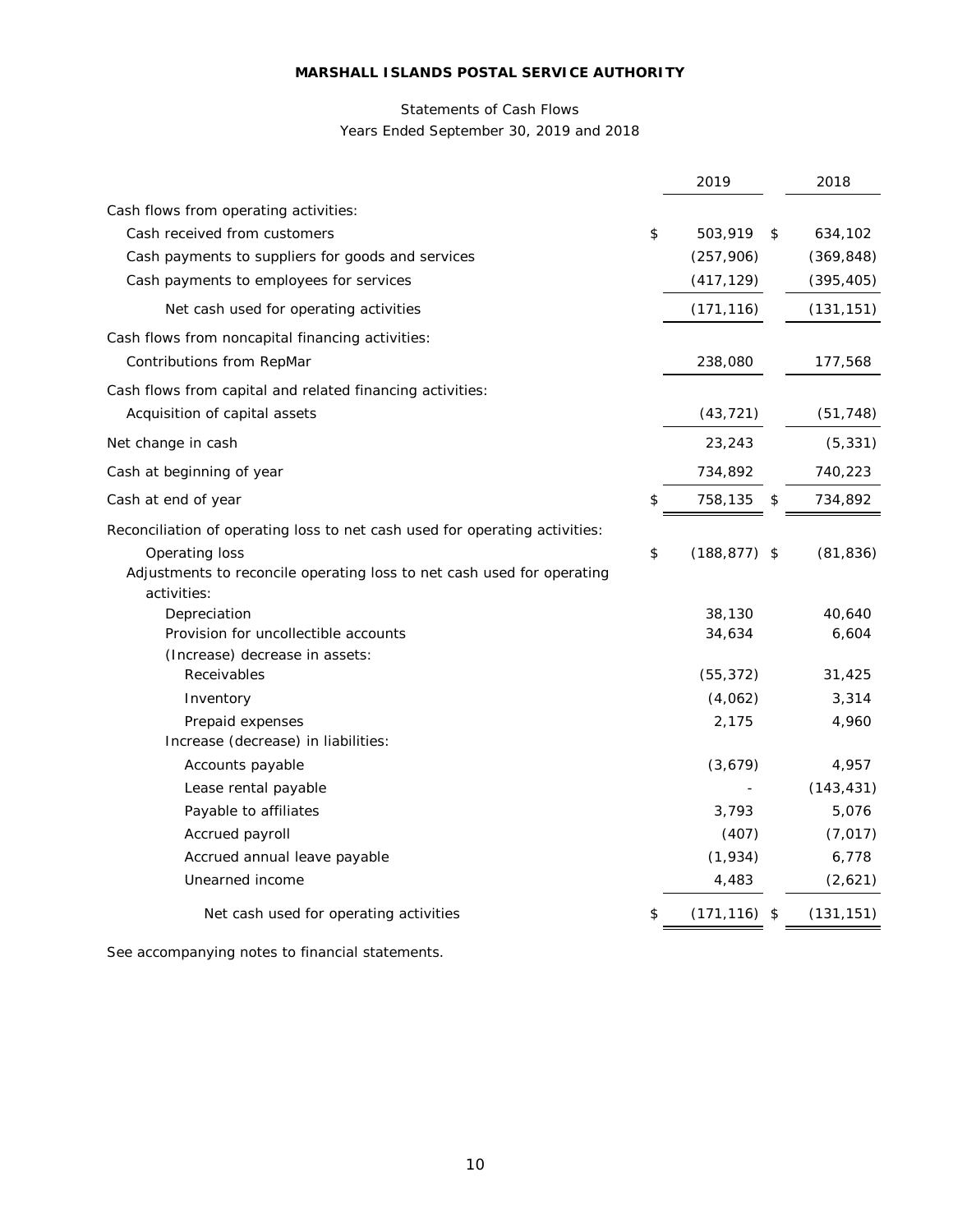Notes to Financial Statements September 30, 2019 and 2018

#### (1) Organization

The Marshall Islands Postal Service Authority (the "Authority"), a component unit of the Republic of the Marshall Islands (RepMar), was created by the Postal Service Act of 1983 for the purpose of establishing an effective and efficient postal service for the Republic. The Authority provides both domestic and international mail services from six service outlets - the Uliga, Delap and Airport postal stations located on Majuro Atoll, the Ebeye postal station located on Kwajalein Atoll, the Jabor postal station located on Jaluit Atoll and the Wotje postal station located on Wotje Atoll.

The operations of the Authority were accounted for as a separate fund within RepMar's Ministry of Finance. Effective October 1, 2008, the Authority established a separate bank account outside of RepMar's Treasury for the purpose of receiving and disbursing funds in accordance with the Postal Service Fund (Amendment) Act of 2007. Accordingly, the accompanying financial statements relate solely to those accounting records maintained by the Authority and do not incorporate any accounts related to the Authority's operations that may be accounted for by RepMar's Treasury or any of RepMar's other branches, departmental units or component units.

The Authority is governed by a five-member Board of Directors appointed by the President of RepMar. The Board of Directors, in turn, is responsible for the appointment of the Postmaster General who oversees the day-to-day operations of the Authority. The Authority's financial statements are incorporated into the financial statements of RepMar as a component unit.

#### (2) Summary of Significant Accounting Policies

GASB Statement No. 34, *Basic Financial Statements - and Management's Discussion and Analysis - for State and Local Governments*, as amended by GASB Statement No. 37, *Basic Financial Statements - Management's Discussion and Analysis - for State and Local Governments: Omnibus*, GASB Statement No. 38, *Certain Financial Statement Note Disclosures*, and GASB Statement No. 61, *The Financial Reporting Entity: Omnibus - an amendment of GASB Statements No. 14 and No. 34*, establish standards for external financial reporting for state and local governments and requires that resources be classified for accounting and reporting purposes into the following three net position categories:

- Net investment in capital assets capital assets, net of accumulated depreciation and outstanding principal balances of debt attributable to the acquisition, construction or improvement of those assets.
- Restricted net position whose use by the Authority is subject to externally imposed stipulations that can be fulfilled by actions of the Authority pursuant to those stipulations or that expire by the passage of time. The Authority has no restricted net position at September 30, 2019 and 2018.
- Unrestricted net position that is not subject to externally imposed stipulations. Unrestricted net position may be designated for specific purposes by action by management or the Board of Directors or may otherwise be limited by contractual agreements with outside parties.

#### Estimates

The preparation of financial statements in accordance with accounting principles generally accepted in the United States of America (GAAP) requires management to make estimates and assumptions that affect the reported amounts of assets and deferred outflows of resources, liabilities and deferred inflows of resources, and disclosure of contingent assets and liabilities at the date of the financial statements and the reported amounts of revenues and expenses during the reporting period. Actual results could differ from those estimates.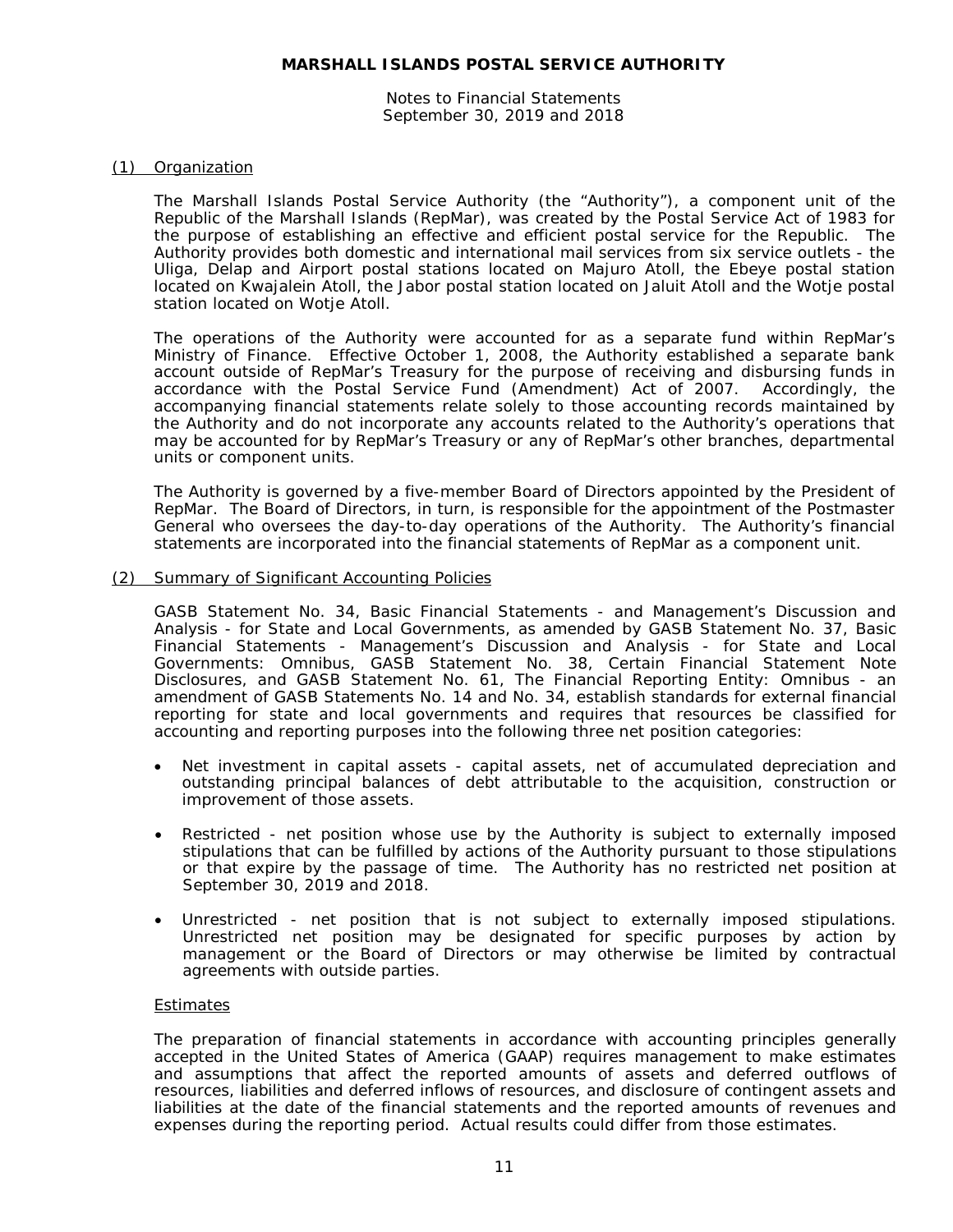Notes to Financial Statements September 30, 2019 and 2018

#### (2) Summary of Significant Accounting Policies, Continued

#### Basis of Accounting

Proprietary funds are accounted for on a flow of economic resources measurement focus. With this measurement focus, all assets and liabilities associated with the operation of the fund are included in the statements of net position. Proprietary fund operating statements present increases and decreases in net position. The accrual basis of accounting is utilized by proprietary funds. Under this method, revenues are recorded when earned and expenses are recorded at the time liabilities are incurred. The Authority considers revenues and costs that are directly related to operations to be operating revenues and expenses. Revenues and expenses related to financing and other activities are reflected as nonoperating.

#### Cash

Custodial credit risk is the risk that in the event of a bank failure, the Authority's deposits may not be returned to it. Such deposits are not covered by depository insurance and are either uncollateralized or collateralized with securities held by the pledging financial institution or held by the pledging financial institution but not in the depositor-government's name. The Authority does not have a deposit policy for custodial credit risk.

For purposes of the statements of net position and cash flows, cash is defined as cash on hand and cash held in demand accounts. As of September 30, 2019 and 2018, the carrying amount of cash was \$758,135 and \$734,892, respectively, and the corresponding bank balances were \$787,771 and \$745,073, respectively. Of the bank balance amounts, \$197,412 and \$126,437, respectively, were maintained in a financial institution subject to Federal Deposit Insurance Corporation (FDIC) insurance. The remaining bank deposits of \$590,359 and \$618,636, respectively, were maintained in a financial institution not subject to depository insurance. The Authority does not require collateralization of its cash deposits; therefore, bank deposits in excess of FDIC insurance coverage are uncollateralized. Accordingly, these deposits are exposed to custodial credit risk.

#### Receivables

All receivables are due from businesses and individuals located within the Republic of the Marshall Islands and are interest free and uncollateralized. The allowance for uncollectible accounts is stated at an amount which management believes will be adequate to absorb possible losses on accounts receivable that may become uncollectible based on evaluations of the collectability of these accounts and prior collection experience. The allowance is established through a provision for bad debts charged to current operations. Accounts are written off using the specific identification method.

#### Stamp Inventory

Stamp inventory consists of stamps purchased for resale and are valued at the lower of cost (first-in, first-out) or market value.

#### Fixed Assets

The Authority does not have a capitalization policy for fixed assets; however, items with a cost that equals or exceeds \$500 are generally capitalized at the time of acquisition. Depreciation is calculated using the straight-line method based on the estimated useful lives of the respective assets. The estimated useful lives of these assets are as follows:

| Motor vehicles                | 4 years |
|-------------------------------|---------|
| Other furniture and equipment | 3 years |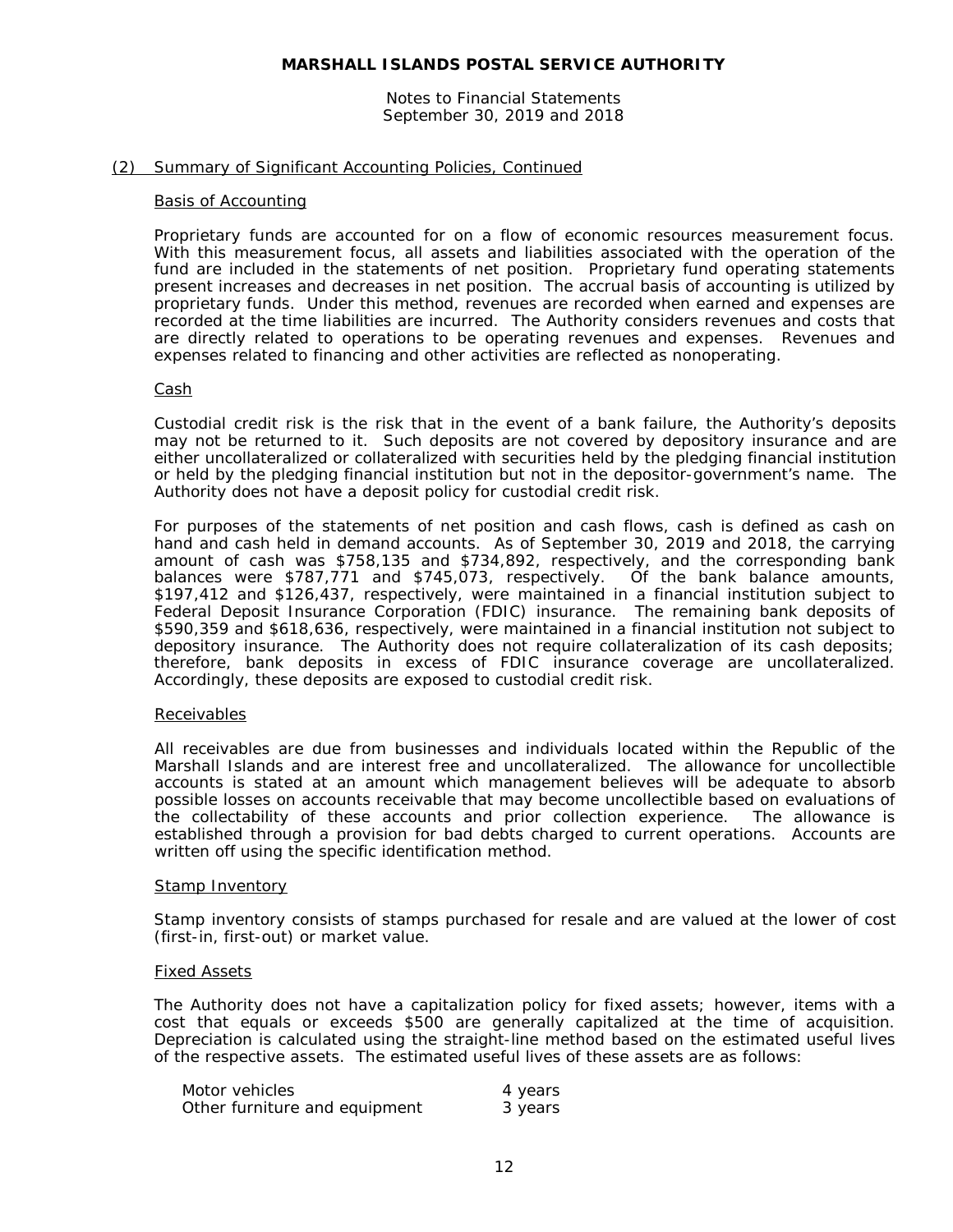Notes to Financial Statements September 30, 2019 and 2018

#### (2) Summary of Significant Accounting Policies, Continued

#### Prepaid Expenses

Certain payments to vendors or persons for goods and services reflect costs applicable to future accounting periods and are recorded as prepaid expenses in the accompanying financial statements.

#### Deferred Outflows of Resources

In addition to assets, the statement of net position will sometimes report a separate section for deferred outflows of resources. This separate financial statement element represents a consumption of net position that applies to a future period and so will not be recognized as an outflow of resources (deduction of net position) until then. The Authority has no items that qualify for reporting in this category.

#### Compensated Absences

Vested or accumulated vacation leave is recorded as an expense and liability as the benefits accrue to employees. No liability is recorded for non-vesting accumulating rights to receive sick pay benefits. As of September 30, 2019 and 2018, the accumulated vacation leave liability totals \$20,357 and \$22,291, respectively.

#### Unearned Income

Unearned income includes amounts received for postal box rental fees prior to the end of the fiscal year but related to the subsequent accounting period.

#### Deferred Inflows of Resources

In addition to liabilities, the statement of net position will sometimes report a separate section for deferred inflows of resources. This separate financial statement element represents an acquisition of net position that applies to a future period and so will not be recognized as an inflow of resources (additions to net position) until then. The Authority has no items that qualify for reporting in this category.

#### Taxes

Corporate profits are not subject to income tax in the Republic of the Marshall Islands. The Government of the Republic of the Marshall Islands imposes a gross receipts tax of 3% on revenues. The Authority is specifically exempt from this tax.

#### New Accounting Standards

During the year ended September 30, 2019, the Authority implemented the following pronouncements:

- GASB Statement No. 83, *Certain Asset Retirement Obligations*, which addresses accounting and financial reporting for certain asset retirement obligations (AROs) associated with the retirement of a tangible capital asset.
- GASB Statement No. 88, *Certain Disclosures Related to Debt, including Direct Borrowings and Direct Placements*, which improves the information that is disclosed in notes to government financial statements related to debt, including direct borrowings and direct placements.

The implementation of these statements did not have a material effect on the Authority's financial statements.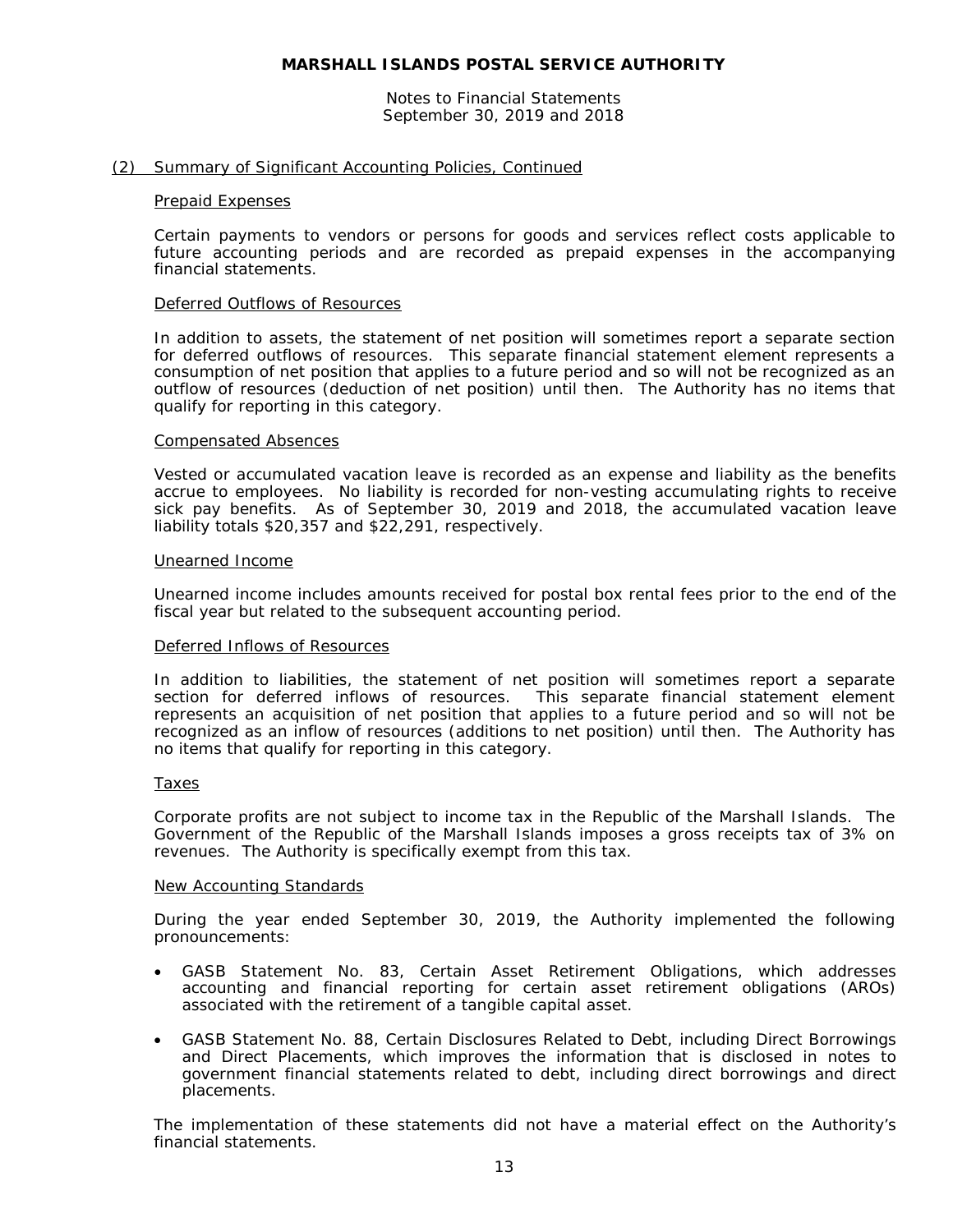Notes to Financial Statements September 30, 2019 and 2018

### (2) Summary of Significant Accounting Policies, Continued

#### New Accounting Standards, Continued

In January 2017, GASB issued Statement No. 84, *Fiduciary Activities*, which establishes criteria for identifying fiduciary activities of all state and local governments. The provisions in Statement No. 84 are effective for fiscal years beginning after December 15, 2018. Management does not believe that the implementation of this statement will have a material effect on the financial statements.

In June 2017, GASB issued Statement No. 87, *Leases*, which establishes a single model for lease accounting based on the foundational principle that leases are financings of the right to use an underlying asset. The provisions in Statement No. 87 are effective for fiscal years beginning after December 15, 2019. Management has yet to determine whether the implementation of this statement will have a material effect on the financial statements.

In June 2018, GASB issued Statement No. 89, *Accounting for Interest Cost Incurred before the End of a Construction Period*, which requires that interest cost incurred before the end of a construction period be recognized as an expense in the period in which the cost is incurred for financial statements prepared using the economic resources measurement focus. The provisions in Statement No. 89 are effective for fiscal years beginning after December 15, 2019. Management does not believe that the implementation of this statement will have a material effect on the financial statements.

In August 2018, GASB issued Statement No. 90, *Majority Equity Interests - an Amendment of GASB Statements No. 14 and No. 61,* which improves the consistency and comparability of reporting a government's majority equity interest in a legally separate organization and the relevance of financial statement information for certain component units. The provisions in Statement No. 90 are effective for fiscal years beginning after December 15, 2018. Management does not believe that the implementation of this statement will have a material effect on the financial statements.

In May 2019, GASB issued Statement No. 91, *Conduit Debt Obligations*, which clarifies the existing definition of a conduit debt obligation; establishing that a conduit debt obligation is not a liability of the issuer; establishing standards for accounting and financial reporting of additional commitments and voluntary commitments extended by issuers and arrangements associated with conduit debt obligations; and improving required note disclosures. The provisions in Statement No. 91 are effective for fiscal years beginning after December 15, 2020. Management does not believe that the implementation of this statement will have a material effect on the financial statements.

#### (3) Royalties Receivable

On January 1, 2018, the Authority entered into a two-year stamp and philatelic center agreement with Inter-Governmental Philatelic Corporation (IGPC) to assist the Authority in the design, production, sale and distribution of new postage stamps throughout the world. In return, the Authority would be the recipient of royalties as calculated in accordance with the agreement. The agreement is automatically renewable unless otherwise notified in writing by either party three months prior to the expiration date. It guaranteed a minimum annual royalty payment of \$32,000. As of September 30, 2019 and 2018, royalty's receivable of \$36,821 and \$16,083, respectively, were due from IGPC.

For the years ended September 30, 2019 and 2018, the Authority recognized \$32,000 and \$41,006, respectively, in royalty revenues in accordance with royalty agreements.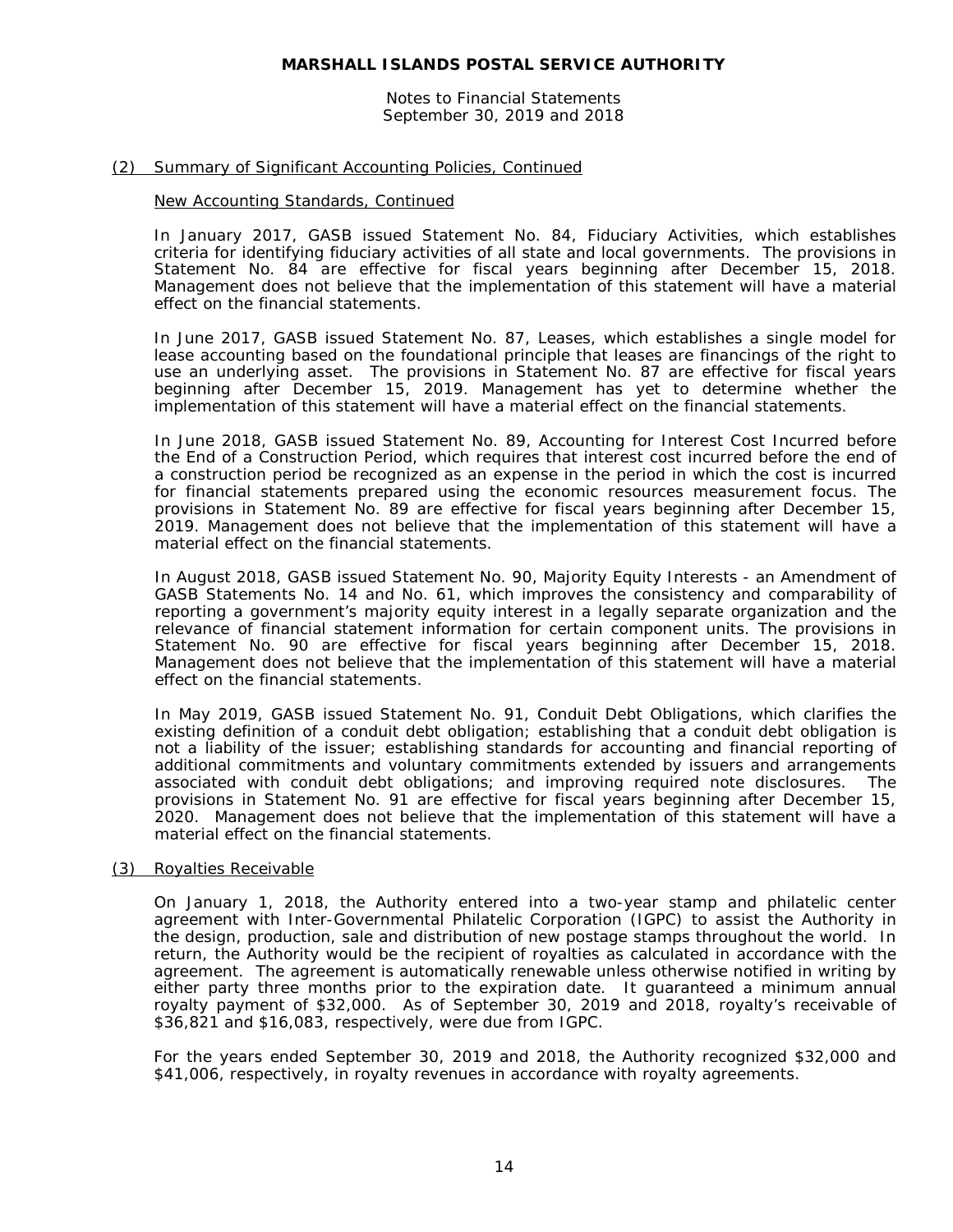#### Notes to Financial Statements September 30, 2019 and 2018

#### (4) Fixed Assets

Capital asset activity for the years ended September 30, 2019 and 2018 is as follows:

|                                                  | October 1,<br>2018       | Additions               | <b>Disposals</b> | September 30,<br>2019     |
|--------------------------------------------------|--------------------------|-------------------------|------------------|---------------------------|
| Motor vehicles<br>Office furniture and equipment | 210,470<br>\$<br>95,524  | 24,300<br>\$.<br>19,421 | \$               | 234,770<br>\$.<br>114,945 |
| Less accumulated depreciation                    | 305,994<br>(218, 872)    | 43,721<br>(38, 130)     |                  | 349,715<br>(257,002)      |
|                                                  | $$ -87,122$              | \$ 5,591                | \$               | $-92,713$<br>\$           |
|                                                  | October 1,<br>2017       | Additions               | <b>Disposals</b> | September 30,<br>2018     |
| Motor vehicles<br>Office furniture and equipment | 171,970<br>\$.<br>82,276 | 38,500<br>\$<br>13,248  | \$               | 210,470<br>\$<br>95,524   |
| Less accumulated depreciation                    | 254,246<br>(178, 232)    | 51,748<br>(40, 640)     |                  | 305,994<br>(218, 872)     |
|                                                  |                          |                         |                  |                           |

#### (5) Change in Long-Term Liabilities

Other long-term liabilities will be liquidated in the future from the Authority's operations. During the years ended September 30, 2019 and 2018, the following changes occurred in liabilities reported as part of the Authority's long-term liabilities in the statements of net position:

|                      | Balance<br>October 1,<br>2018 | Additions | Reductions | Balance<br>September<br>30, 2019 | Due Within<br>One Year |
|----------------------|-------------------------------|-----------|------------|----------------------------------|------------------------|
| Compensated absences | 22.291                        | 28.769    | (30.703)   | 20.357                           | 7.736                  |
|                      | Balance<br>October 1,<br>2017 | Additions | Reductions | Balance<br>September<br>30, 2018 | Due Within<br>One Year |
| Compensated absences | 15,513                        | 25.799    | (19.021)   | 22.291                           | 8.471                  |

# (6) Related Party Transactions

The Authority is a component unit of RepMar and is therefore affiliated with all RepMar-owned and affiliated entities. The Authority provides postal services to all RepMar-owned and affiliated entities at substantially the same terms and conditions as those provided to third parties.

The Authority utilizes services from certain affiliated entities at substantially the same terms and conditions as those incurred from third parties.

During the years ended September 30, 2019 and 2018, the operations of the Authority were funded by appropriations of \$238,080 and \$177,568, respectively, from the Nitijela of RepMar.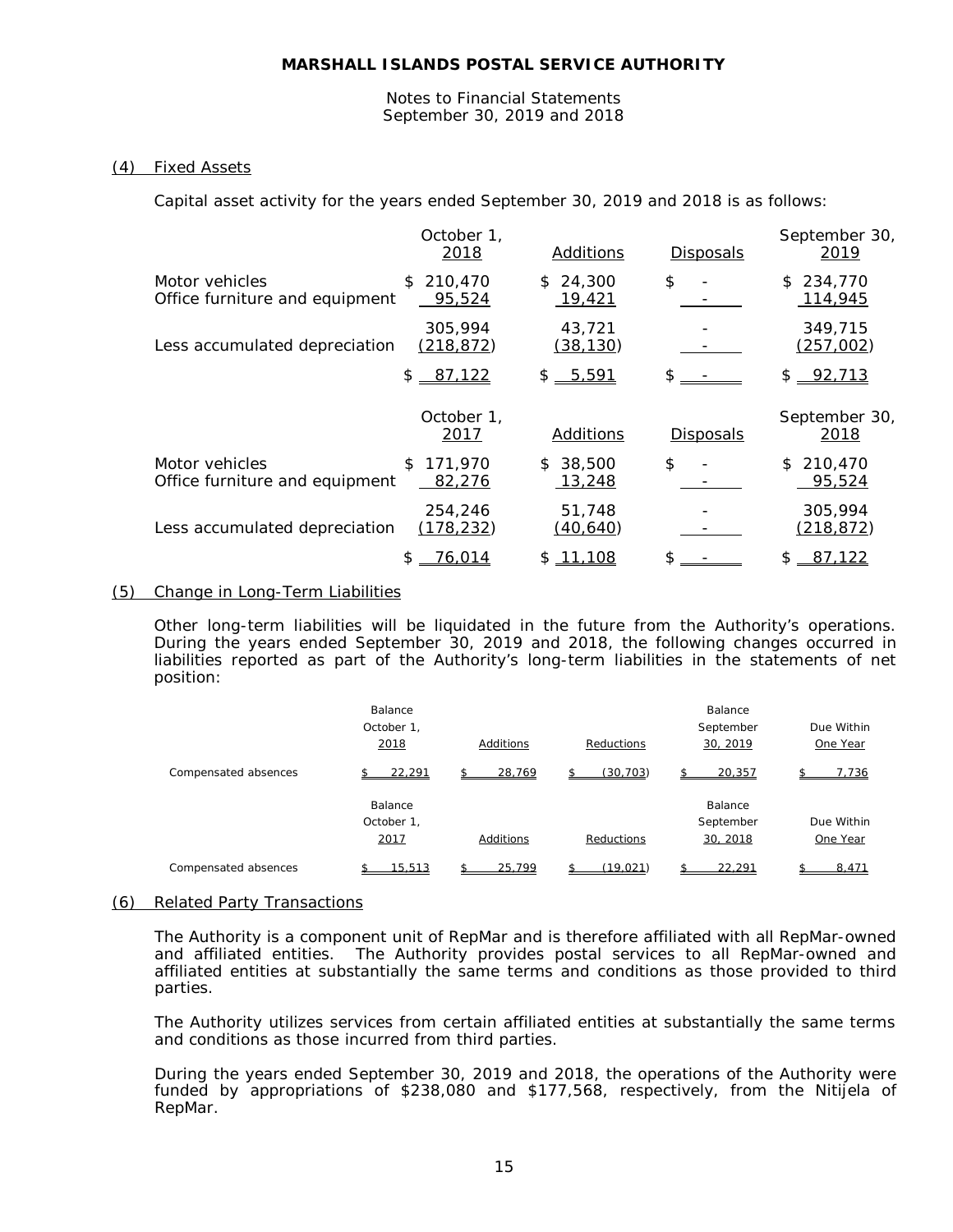#### Notes to Financial Statements September 30, 2019 and 2018

# (6) Related Party Transactions, Continued

A summary of related party transactions as of and for the years ended September 30, 2019 and 2018 is as follows:

|                                                                                                 |                 | 2019      |  |
|-------------------------------------------------------------------------------------------------|-----------------|-----------|--|
|                                                                                                 | <b>Expenses</b> | Payables  |  |
| Marshall Islands Social Security Administration<br>Marshall Islands National Telecommunications | \$42,049        | \$22,336  |  |
| Authority                                                                                       | 22,387          | 3,321     |  |
| Air Marshall Islands, Inc.                                                                      | 22,625          | 3,076     |  |
| RMI Ports Authority                                                                             | 3,000           |           |  |
| Marshall Islands Development Bank                                                               | 9,000           |           |  |
| Marshalls Energy Company, Inc.                                                                  | 2,400           |           |  |
| RepMar                                                                                          |                 | 2,715     |  |
|                                                                                                 | \$101,461       | \$ 31,448 |  |
|                                                                                                 |                 | 2018      |  |
|                                                                                                 | <b>Expenses</b> | Payables  |  |
| Marshall Islands Social Security Administration<br>Marshall Islands National Telecommunications | \$39,526        | \$20,018  |  |
| Authority                                                                                       | 21,416          |           |  |
| Air Marshall Islands, Inc.                                                                      | 18,977          | 3,309     |  |
| RMI Ports Authority                                                                             | 3,000           |           |  |
| Marshall Islands Development Bank                                                               | 2,250           | 2,250     |  |
| Marshalls Energy Company, Inc.                                                                  | 2,400           |           |  |
| RepMar                                                                                          |                 | 2,078     |  |
|                                                                                                 | \$87,569        | \$27,655  |  |

#### (7) Risk Management

The Authority is exposed to various risks of loss related to torts; theft of, damage to, and destruction of assets; errors and omissions, injuries to employees; and natural disasters. The Authority has elected to purchase commercial insurance from independent third parties for the risks of loss to which it is exposed. No instances have occurred in the past three years where settlements have exceeded available insurance coverage.

#### (8) Commitments and Contingencies

#### **Commitments**

On September 11, 1981, the Authority entered into a ten-year lease for the Ebeye Post Office, with an option to extend for an additional four terms of five years each subject to incremental rent increases, and which expired on September 11, 2011. The lease terms required rental payments of \$1,000 per month. The Authority entered into a new lease agreement, which commenced on December 20, 2014 and expired on December 20, 2015. As of September 2019, no lease agreement renewal has occurred. On March 19, 2020, the Authority entered into a five-year lease for the Ebeye Post Office, commencing March 1, 2020. During the years ended September 30, 2019 and 2018, related rent expense was \$12,000 per year.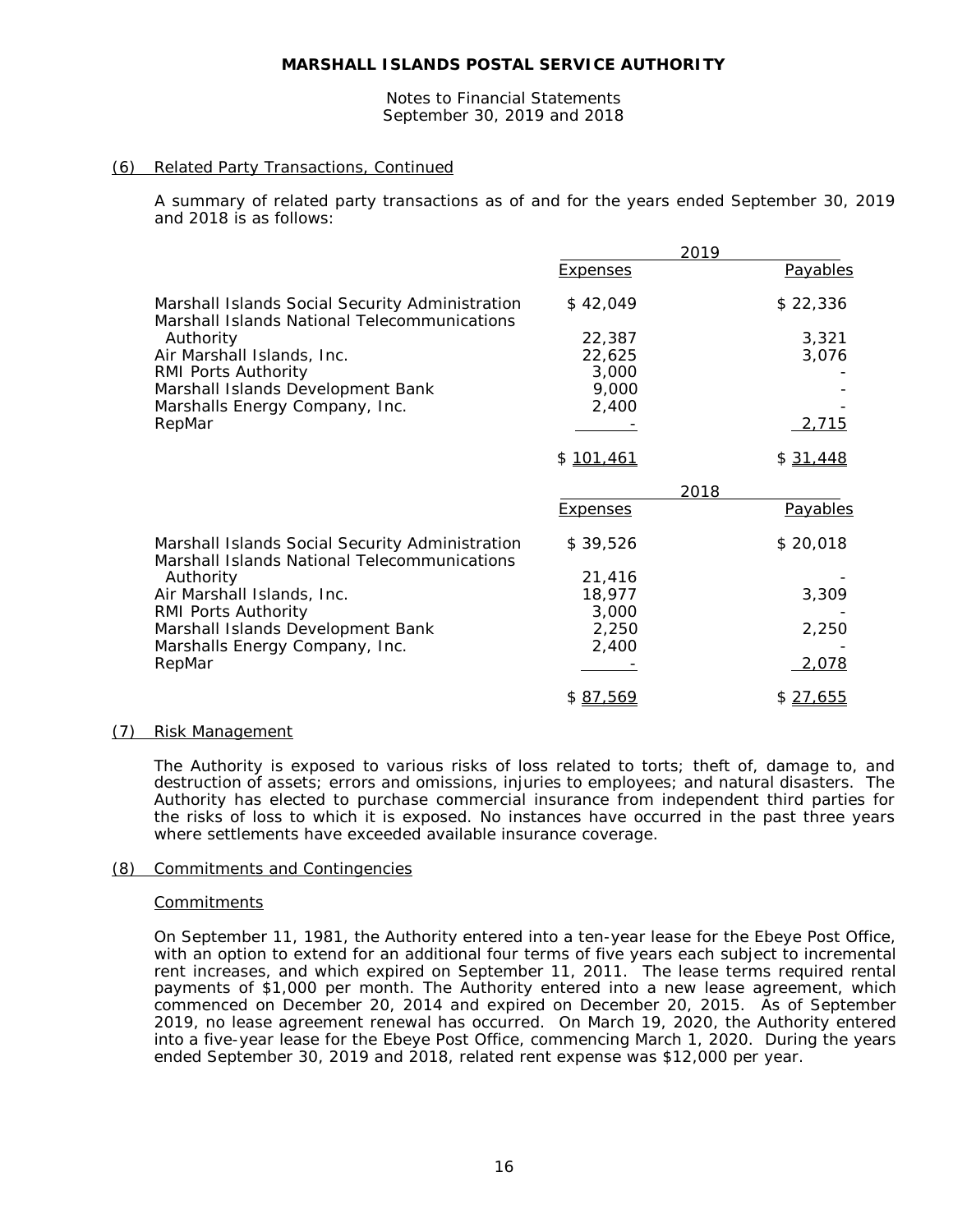Notes to Financial Statements September 30, 2019 and 2018

#### (8) Commitments and Contingencies, Continued

#### Commitments, Continued

On January 1, 2008, the Authority entered into a five-year lease for the Delap Post Office, with an option to extend for an additional four terms of five years each subject to renegotiation of the payment provisions. The Authority exercised the option to renew for an additional five-year period, which expired on December 31, 2018. The lease terms required rental payments of \$800 per month. On January 1, 2019, the Authority entered into a new five-year lease, which commenced on January 1, 2019 and expires on December 31, 2023. During the years ended September 30, 2019 and 2018, related rent expense was \$9,600 per year.

On May 1, 2012, the Authority entered into a two-year lease for the Uliga Post Office, with an option to extend for an additional three terms of two years each subject to renegotiation of the payment provisions. The Authority exercised the option to renew the lease agreement for 2 years, which commenced on October 1, 2018 and expires on September 30, 2020. The lease terms require rental payments of \$1,936 per month. During the years ended September 30, 2019 and 2018, related rent expense was \$23,234 per year.

On February 1, 2013, the Authority entered into a two-year lease agreement for the Airport Post Office, with an option to extend for an additional term of five years subject to renegotiation of the payment provisions. The Authority exercised the option to renew the lease for 2 years, which commenced on February 1, 2017 and expired on January 21, 2019. The lease terms require rental payments of \$250 per month. On March 7, 2019, the Authority entered into a new lease agreement, which commenced on February 1, 2019 and expires on January 31, 2021. During the years ended September 30, 2019 and 2018, related rent expense was \$3,000 per year.

On April 1, 2017, the Authority entered into a ten-year lease agreement for the Jaluit Post Office, with an option to extend for an additional term of five years subject to renegotiation of the payment provisions. The lease commenced on April 1, 2017 and expires on March 31, 2027. The lease terms require rental payments of \$200 per month. During the years ended September 30, 2019 and 2018, related rent expense was \$2,400 per year.

On June 6, 2018, the Authority entered into a five-year lease agreement for the Wotje Post Office, with an option to extend for an additional term of five years subject to renegotiation of the payment provisions. The lease commenced on June 8, 2018 and expires on June 7, 2023. The lease terms require rental payments of \$750 per month. During the years ended September 30, 2019 and 2018, related rent expense was \$9,000 and \$2,250, respectively.

Total future minimum lease payments for subsequent years ending September 30, are as follows:

| Year ending<br>September 30, |              |
|------------------------------|--------------|
| 2020                         | \$<br>54,234 |
| 2021                         | 34,000       |
| 2022                         | 33,000       |
| 2023                         | 30,000       |
| 2024                         | 16,800       |
| 2025 - 2028                  | 11,000       |
|                              | \$179.034    |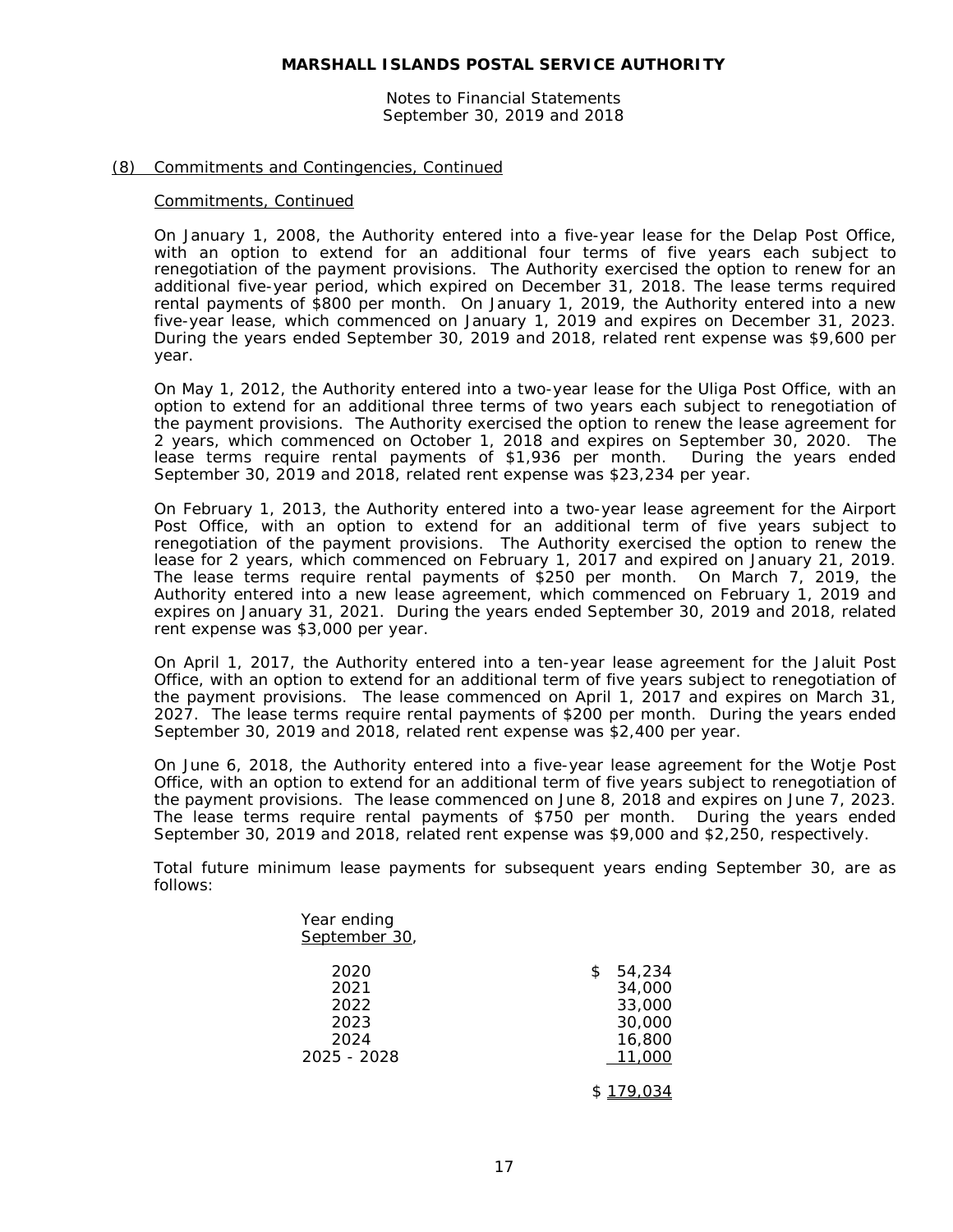Notes to Financial Statements September 30, 2019 and 2018

### (8) Commitments and Contingencies, Continued

#### **Contingencies**

During the years ended September 30, 2019 and 2018, the Authority incurred losses from operations of \$188,877 and \$81,836, respectively. For the years ended September 30, 2019 and 2018, the Authority received operational subsidies of \$238,080 and \$177,568, respectively, from the Nitijela of RepMar. Although RepMar has provided funding in the past, the Authority does not have a formal agreement with RepMar to provide future funding. A significant reduction in the level of budgetary support from RepMar, if this were to occur, may have an effect on the Authority's programs and activities. For the year ended September 30, 2020, RepMar appropriated \$240,000 to fund the Authority's operations.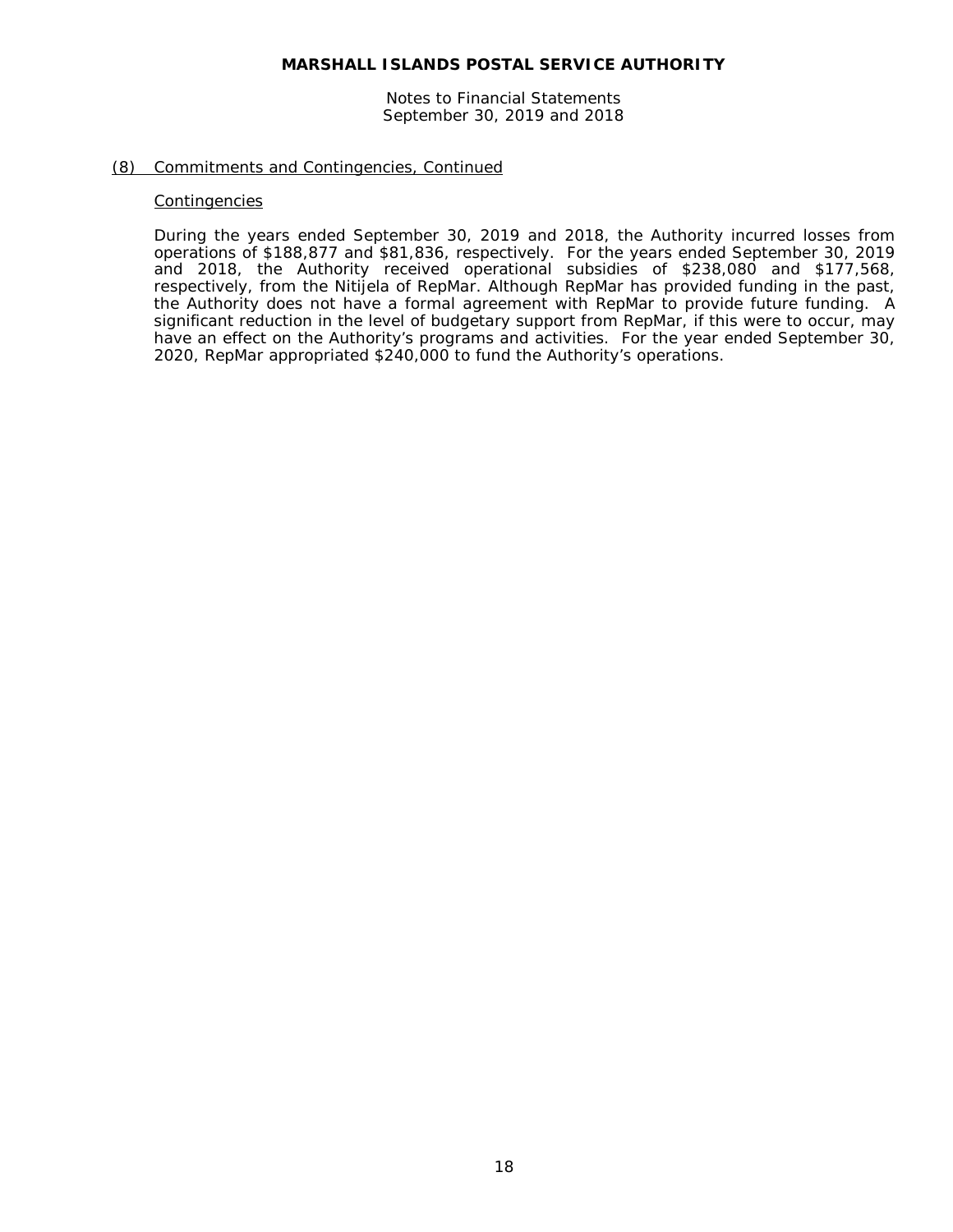# Combining Schedule of Operating Income (Loss) By Station Year Ended September 30, 2019

|                                           | Uliga |            | Delap        |    | Ebeye          |    | Airport |    | Jabor                    |    | Wotje     |    | Total      |
|-------------------------------------------|-------|------------|--------------|----|----------------|----|---------|----|--------------------------|----|-----------|----|------------|
| Operating revenues:                       |       |            |              |    |                |    |         |    |                          |    |           |    |            |
| Stamp sales                               | \$    | 277,003    | \$<br>66,308 | \$ | 30,612         | \$ | 37,509  | \$ | 2,688                    | \$ | 2,667     | \$ | 416,787    |
| Postal box rentals                        |       | 58,503     | 5,772        |    | 21,102         |    | 2,864   |    | 2,481                    |    | 1,088     |    | 91,810     |
| Royalty                                   |       | 32,000     |              |    |                |    |         |    |                          |    |           |    | 32,000     |
| Other                                     |       | 11,727     | 108          |    | 1,890          |    | 96      |    | 160                      |    | 230       |    | 14,211     |
| Total operating revenues                  |       | 379,233    | 72,188       |    | 53,604         |    | 40,469  |    | 5,329                    |    | 3,985     |    | 554,808    |
| Less provision for uncollectible accounts |       | (34, 634)  |              |    |                |    |         |    | $\overline{\phantom{a}}$ |    |           |    | (34, 634)  |
|                                           |       | 344,599    | 72,188       |    | 53,604         |    | 40,469  |    | 5,329                    |    | 3,985     |    | 520,174    |
| Operating expenses:                       |       |            |              |    |                |    |         |    |                          |    |           |    |            |
| Salaries, wages and employee benefits     |       | 340,371    | 1,158        |    | 53,923         |    |         |    | 12,356                   |    | 10,773    |    | 418,581    |
| Building lease rental                     |       | 23,234     | 9,600        |    | 12,000         |    | 3,000   |    | 2,166                    |    | 9,900     |    | 59,900     |
| Depreciation                              |       | 32,441     |              |    | 1,105          |    |         |    | 2,254                    |    | 2,330     |    | 38,130     |
| <b>Utilities</b>                          |       | 22,729     |              |    | 5,020          |    | 360     |    |                          |    |           |    | 28,109     |
| Domestic freight                          |       | 19,262     |              |    | 595            |    |         |    | 1,522                    |    | 1,246     |    | 22,625     |
| Communications                            |       | 16,851     |              |    | 5,536          |    |         |    |                          |    |           |    | 22,387     |
| Training                                  |       | 18,235     |              |    | 3,006          |    |         |    |                          |    |           |    | 21,241     |
| Travel                                    |       | 14,793     |              |    | 2,490          |    |         |    |                          |    |           |    | 17,283     |
| Charter boat                              |       |            |              |    | 16,666         |    |         |    |                          |    |           |    | 16,666     |
| Contractual services                      |       | 12,875     |              |    |                |    |         |    |                          |    |           |    | 12,875     |
| Supplies and materials                    |       | 8,181      |              |    | 1,381          |    |         |    |                          |    |           |    | 9,562      |
| Insurance                                 |       | 8,698      |              |    | $\overline{a}$ |    |         |    |                          |    |           |    | 8,698      |
| Petroleum, oil and lubricants             |       | 5,482      |              |    |                |    |         |    |                          |    |           |    | 5,482      |
| Board sitting fees                        |       | 5,419      |              |    |                |    |         |    |                          |    |           |    | 5,419      |
| Repairs and maintenance                   |       | 3,451      |              |    |                |    |         |    |                          |    |           |    | 3,451      |
| Miscellaneous                             |       | 14,190     | 323          |    | 3,544          |    | 185     |    | 200                      |    | 200       |    | 18,642     |
| Total operating expenses                  |       | 546,212    | 11,081       |    | 105,266        |    | 3,545   |    | 18,498                   |    | 24,449    |    | 709,051    |
| Operating income (loss)                   | \$    | (201, 613) | \$<br>61,107 | \$ | (51,662)       | \$ | 36,924  | \$ | (13, 169)                | \$ | (20, 464) | \$ | (188, 877) |

See accompanying independent auditors' report.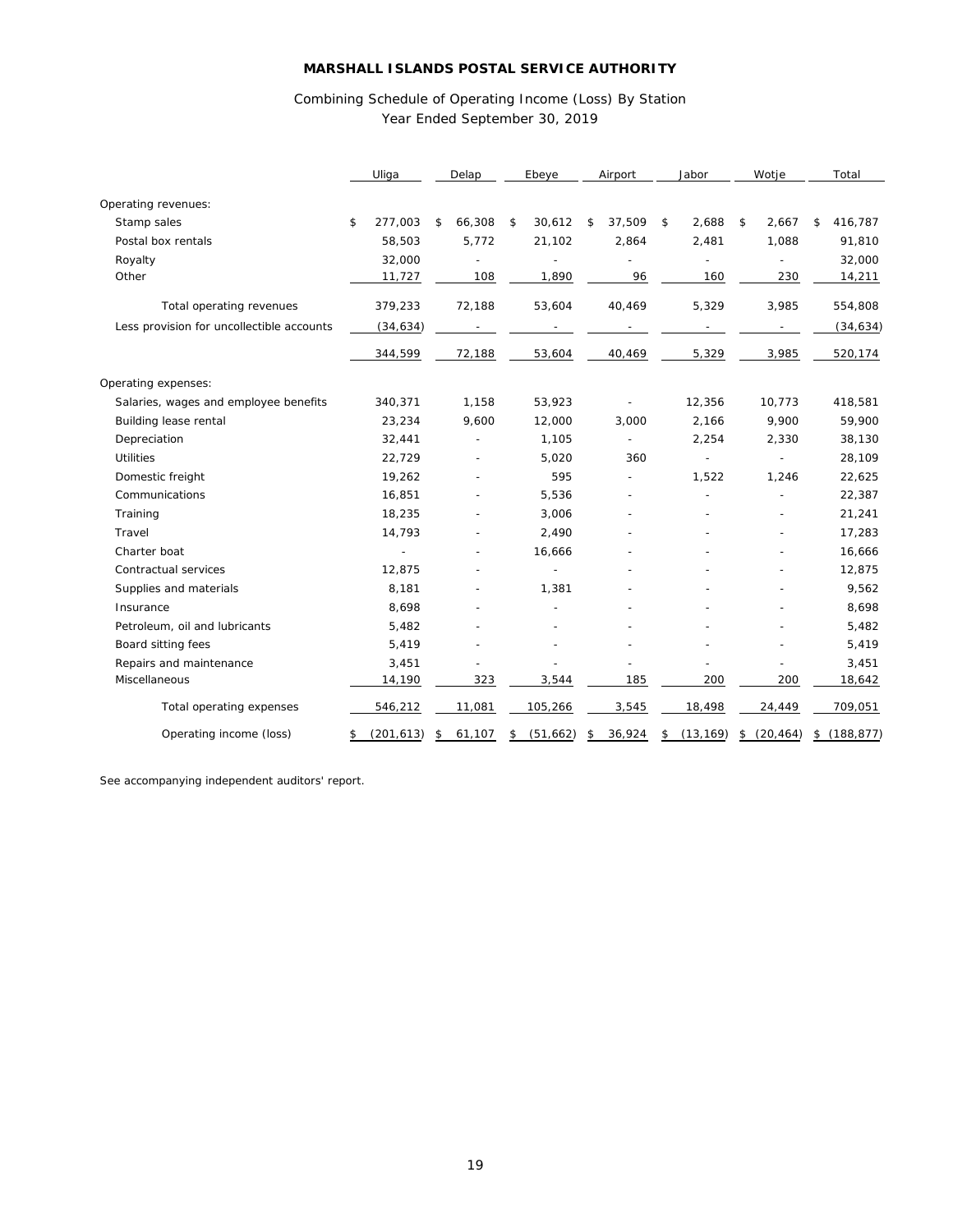

Deloitte & Touche LLP 361 South Marine Corps Drive Tamuning, GU 96913-3973 USA

Tel: +1 (671) 646-3884 Fax: +1 (671) 649-4265

www.deloitte.com

#### **INDEPENDENT AUDITORS' REPORT ON INTERNAL CONTROL OVER FINANCIAL REPORTING AND ON COMPLIANCE AND OTHER MATTERS BASED ON AN AUDIT OF FINANCIAL STATEMENTS PERFORMED IN ACCORDANCE WITH** *GOVERNMENT AUDITING STANDARDS*

Board of Directors Marshall Islands Postal Service Authority:

We have audited, in accordance with the auditing standards generally accepted in the United States of America and the standards applicable to financial audits contained in *Government Auditing Standards* issued by the Comptroller General of the United States, the financial statements of the Marshall Islands Postal Service Authority (the Authority), which comprise the statement of net position as of September 30, 2019, and the related statements of revenues, expenses and changes in net position and of cash flows for the year then ended, and the related notes to the financial statements, and have issued our report thereon dated April 23, 2020.

# **Internal Control Over Financial Reporting**

In planning and performing our audit of the financial statements, we considered the Authority's internal control over financial reporting (internal control) to determine the audit procedures that are appropriate in the circumstances for the purpose of expressing our opinion on the financial statements, but not for the purpose of expressing an opinion on the effectiveness of the Authority's internal control. Accordingly, we do not express an opinion on the effectiveness of the Authority's internal control.

A *deficiency in internal control* exists when the design or operation of a control does not allow management or employees, in the normal course of performing their assigned functions, to prevent, or detect and correct, misstatements on a timely basis. A *material weakness* is a deficiency, or a combination of deficiencies, in internal control, such that there is a reasonable possibility that a material misstatement of the entity's financial statements will not be prevented, or detected and corrected on a timely basis.

Our consideration of internal control was for the limited purpose described in the first paragraph of this section and was not designed to identify all deficiencies in internal control that might be material weaknesses. Given these limitations, during our audit we did not identify any deficiencies in internal control that we consider to be material weaknesses. However, material weaknesses may exist that have not been identified.

#### **Compliance and Other Matters**

As part of obtaining reasonable assurance about whether the Authority's financial statements are free from material misstatement, we performed tests of its compliance with certain provisions of laws, regulations, contracts, and grant agreements, noncompliance with which could have a direct and material effect on the determination of financial statement amounts. However, providing an opinion on compliance with those provisions was not an objective of our audit, and accordingly, we do not express such an opinion. The results of our tests disclosed no instances of noncompliance or other matters that are required to be reported under *Government Auditing Standards.*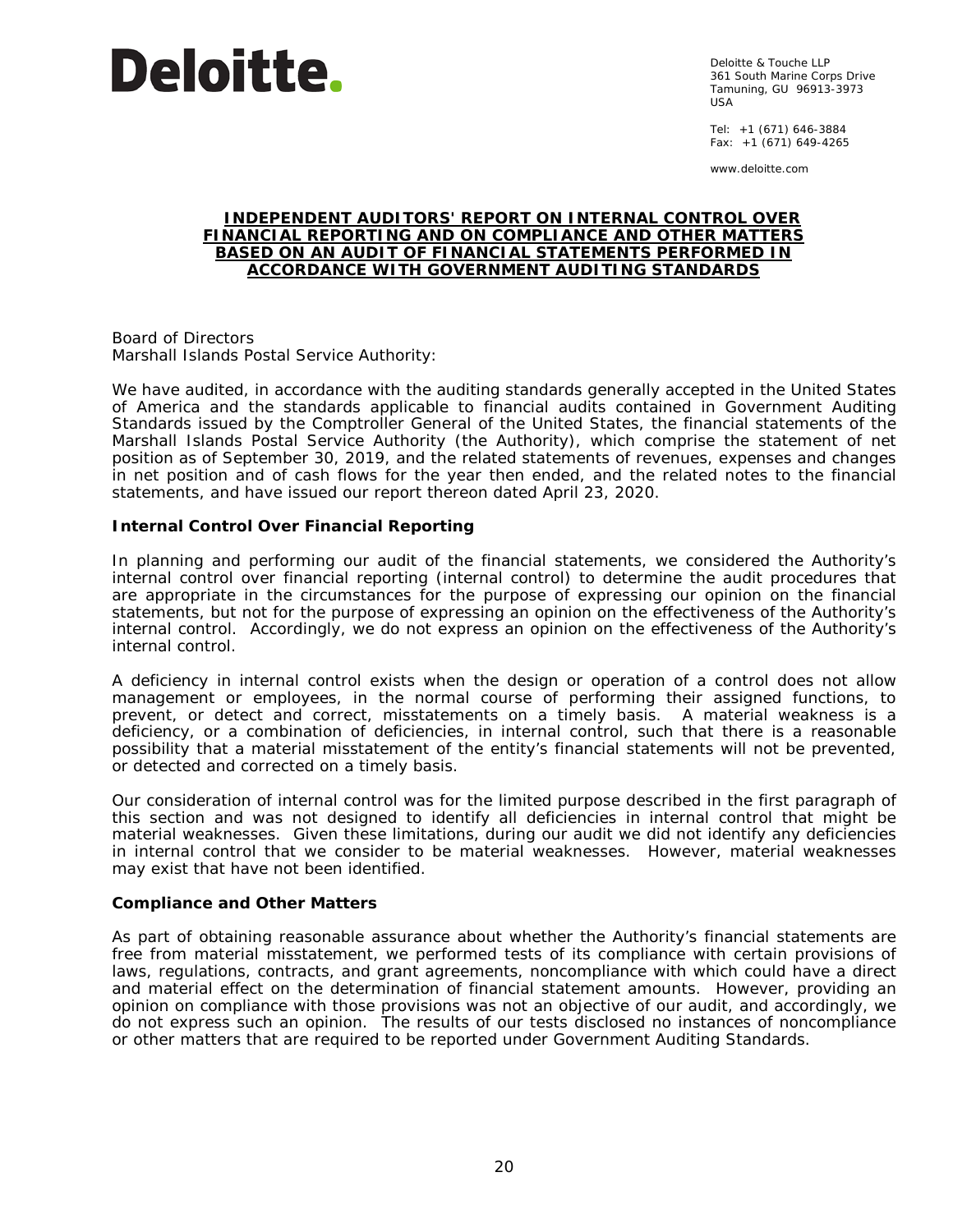

# **Purpose of this Report**

The purpose of this report is solely to describe the scope of our testing of internal control and compliance and the results of that testing, and not to provide an opinion on the effectiveness of the entity's internal control or on compliance. This report is an integral part of an audit performed in accordance with *Government Auditing Standards* in considering the entity's internal control and compliance. Accordingly, this communication is not suitable for any other purpose.

Harlet

April 23, 2020